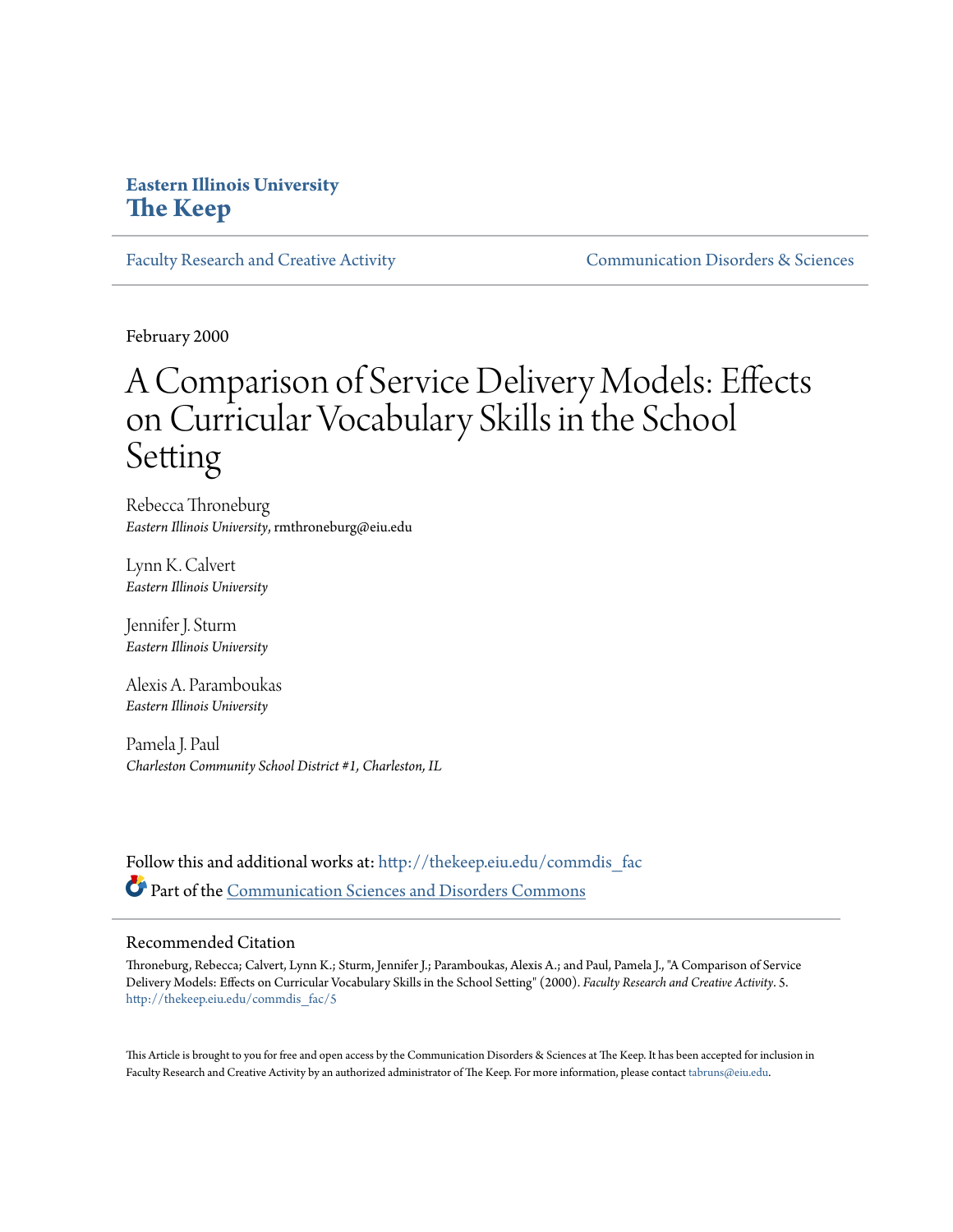## A Comparison of Service Delivery Models: Effects on Curricular Vocabulary Skills in the School Setting

Rebecca N. Throneburg Lynn K. Calvert Jennifer J. Sturm Alexis A. Paramboukas Eastern Illinois University, Charleston, IL

Pamela J. Paul Charleston Community School District #1, Charleston, IL

The present study evaluated the effectiveness of three service delivery models in the elementary school setting. Differences were investigated between (a) a collaborative approach, (b) a classroom-based intervention model with the speech-language pathologist (SLP) and classroom teachers working independently, and © a traditional pull-out model for children in kindergarten through third grade who qualified for speech or language services. The same curricular vocabulary targets and materials were used in all conditions. This study also examined the vocabulary skills of regular education children who participated in the collaborative approach, the independent classroom-based model, or received instruction from only classroom teachers, without the SLP's involvement. Results indicated the collaborative model was more effective for teaching curricular vocabulary to students who qualified for speech or language services than a classroombased model (teacher-SLP independent) or a traditional pull-out model. The findings for students who were not enrolled in speech or language services indicated the collaborative and classroom-based models increased vocabulary skills to a significantly greater degree than receiving only regular instruction from the classroom teacher. The results are congruent with the theoretical advantages of the collaborative model reported in the literature and support the use of integrated service delivery models for intervention in the school setting.

Key Words: teacher-speech-language-pathologist collaboration, service delivery models, classroom-based intervention, curriculum-based intervention, vocabulary

The introduction of the Regular Education Initiative (REI) (Will, 1986) challenged special educators in the public schools to deliver more services in the regular classroom. The REI has also had an impact on the provision of speech and language services. The optimal service delivery in the literature has shifted from the traditional pull-out model towards a collaborative classroombased approach. Suggested advantages of collaboration include increasing speech-language pathologists' (SLPs') knowledge about curriculum, increasing teachers' strategies for children with communication difficulties, improving generalization of skills to classroom curriculum, and serving a larger population including "at risk" children who do not qualify for speech or language services (Block, 1995; Cirrin & Penner, 1995; Ebert & Prelock, 1994;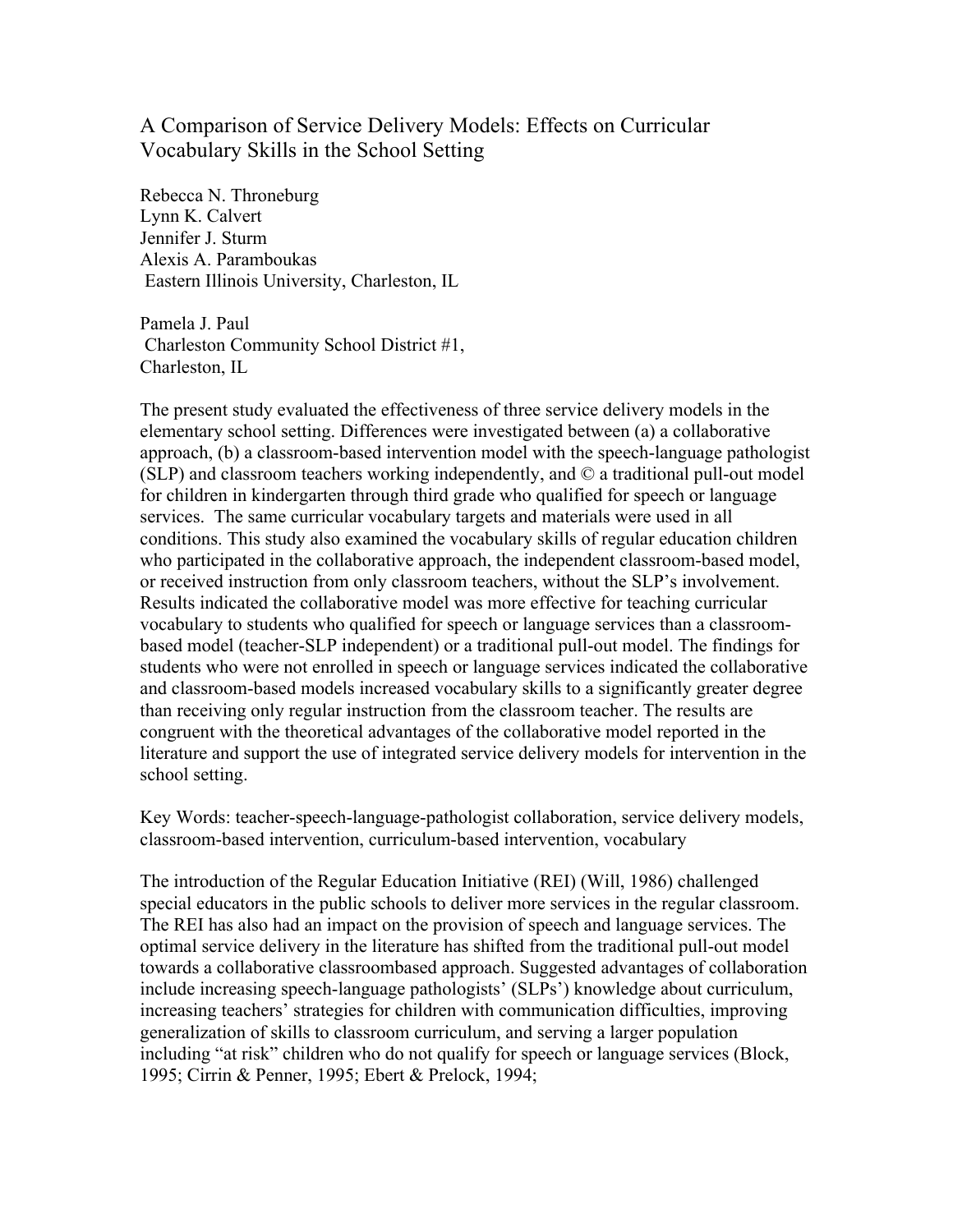Miller, 1989; Nelson, 1989). The purpose of this study was to assess the effectiveness of the collaborative model for teaching vocabulary compared to both classroom-based intervention without collaboration and the traditional pullout model. Measures of change included the number of words acquired and the level of response for children in kindergarten through third grades.

#### Classroom-Based Service Delivery Models

Several current service delivery models involve intervention in the classroom setting (e.g., one teach/one observe, one teach/one drift, station teaching, etc.). Although intervention services are delivered within the classroom in these models, the teacher and SLP work primarily in an independent fashion (Elksnin & Capilouto, 1994) with no true collaboration occurring between them. Surveys have indicated these independent classroom-based service delivery models are the most frequently employed. For example, Elksnin and Capilouto (1994) found that approximately three-fourths of SLPs providing services in the classroom used the one teach/one drift model and/or the one teach/one observe model. Beck and Dennis (1997) also found that the one teach/one drift was the most frequently employed classroom-based service delivery model. A survey by Paramboukas, Calvert, and Throneburg (1998) indicated the most-used models were one teach/one drift and the SLPteach model (the classroom teacher was not present in the classroom during the SLP's language lessons). Paramboukas, Calvert, and Throneburg also found that 76% of SLPs providing services in the classroom did not have a scheduled planning time with the classroom teacher. These findings suggest that although SLPs are beginning to enter the classroom, many are not engaging in a collaborative relationship with the teacher as defined by ASHA (1993).

#### Efficacy of the Collaborative Model

Research investigations to evaluate the effectiveness of collaboration are sparse. Existing studies comparing pullout treatment with collaborative classroom-based services have investigated the language skills of preschool children (Roberts, Prizant, & McWilliam, 1995; Valdez & Montgomery, 1997; Wilcox, Kouri, & Caswell, 1991). Roberts et al. found that the number of turns or language functions did not differ for preschool children in pull-out versus collaborative classroom settings. However, no data were included concerning language skill improvement; therefore, the study did not address the efficacy of in-class versus pull-out treatment. The effectiveness of collaborative classroom-based versus individual pull-out intervention for early lexical acquisition in 20 language delayed preschool children was investigated by Wilcox et al. (1991).

Language-impaired preschool children received 12 weeks of treatment with individual treatment meetings twice weekly for 45 minutes or collaborative classroom intervention meetings once per week for 3 hours. Results indicated that classroom-based and individual treatment were equally effective when evaluating the number of spontaneously produced target words within their assigned context; however, generalization data demonstrated the classroom group produced significantly more target words in their home environment. Valdez and Montgomery (1997) examined the pull-out and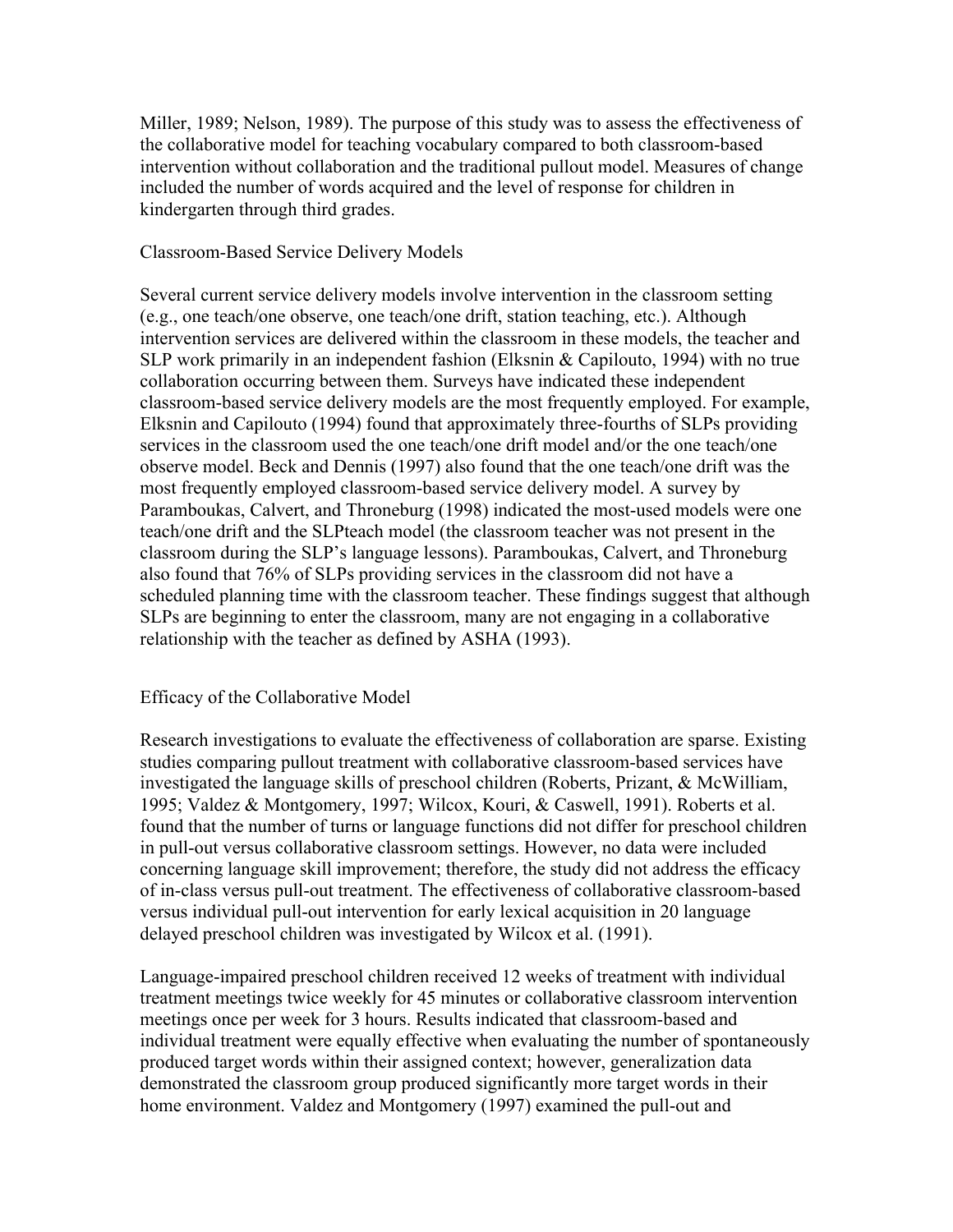collaborative models with equal treatment times for 40 preschool subjects. The authors reported "no significant clinical differences" (p. 67) as measured by the Clinical Evaluation of Language Fundamentals–Preschool (Wiig, Secord, & Semel, 1991); however, statistical analyses were not used to evaluate the results.

Studies that have examined service delivery for schoolaged children have only compared classes as a whole who have received collaborative services to control classes who did not receive collaborative services. Ellis, Schlaudecker, and Regimbal (1995) evaluated the effects of collaborative consultation on basic concept instruction with 40 kindergarten children from two classrooms. The results indicated the consultative group scored significantly higher on the Boehm Test of Basic Concepts (Boehm, 1986) than the control class, who received the regular education curriculum. Most recently, Farber and Klein (1999) evaluated the effects of collaborative intervention in 12 kindergarten and firstgrade classes. Results indicated that children who participated in the collaborative language enrichment program demonstrated significantly higher abilities in understanding vocabulary and cognitive-linguistic concepts, as well as increased writing skills, when compared to control classes who received regular curricular instruction from the classroom teachers only. These studies offered support for the effectiveness of collaborative services for the classes as a whole, but neither study specifically evaluated the progress of children receiving speech and language services.

In summary, little research has been conducted on the effectiveness of collaboration or other classroom-based approaches (Ellis et al., 1995; Farber & Klein, 1999; Roberts et al., 1995; Wilcox et al., 1991). Although many authors have suggested numerous benefits of the collaborative service delivery model, recent surveys have indicated that SLPs providing services in the classroom often function in a relatively independent manner by employing models such as one teach/one drift, one teach/one observe, or SLP teach (Beck & Dennis, 1997; Elksnin & Capilouto, 1994; Paramboukas et al., 1998).

The present study investigated the growth of curricular vocabulary skills for school-age children attending kindergarten through third grade who participated in three service delivery models. Results were evaluated separately for children who qualified for speech and language services and children who did not. Specifically, curricular vocabulary skill progress was evaluated for children who qualified for speech or language services in kindergarten through third grade and participated in (a) a collaborative approach with the teacher and SLP co-teaching lessons, (b) a classroom-based intervention model in which the SLP presented vocabulary lessons to the classroom without teacher involvement, and (c) a traditional pull-out model in which the SLP targeted curricular vocabulary in smallgroup treatment sessions. This study also examined the growth of vocabulary skills for children who did not qualify for speech or language services in the same four grades who (a) participated in the collaborative approach,  $(b)$  participated in the model where the SLP and teachers independently targeted vocabulary in the classroombased model, or (c) received curricular vocabulary instruction from only classroom teachers, without the SLP's involvement.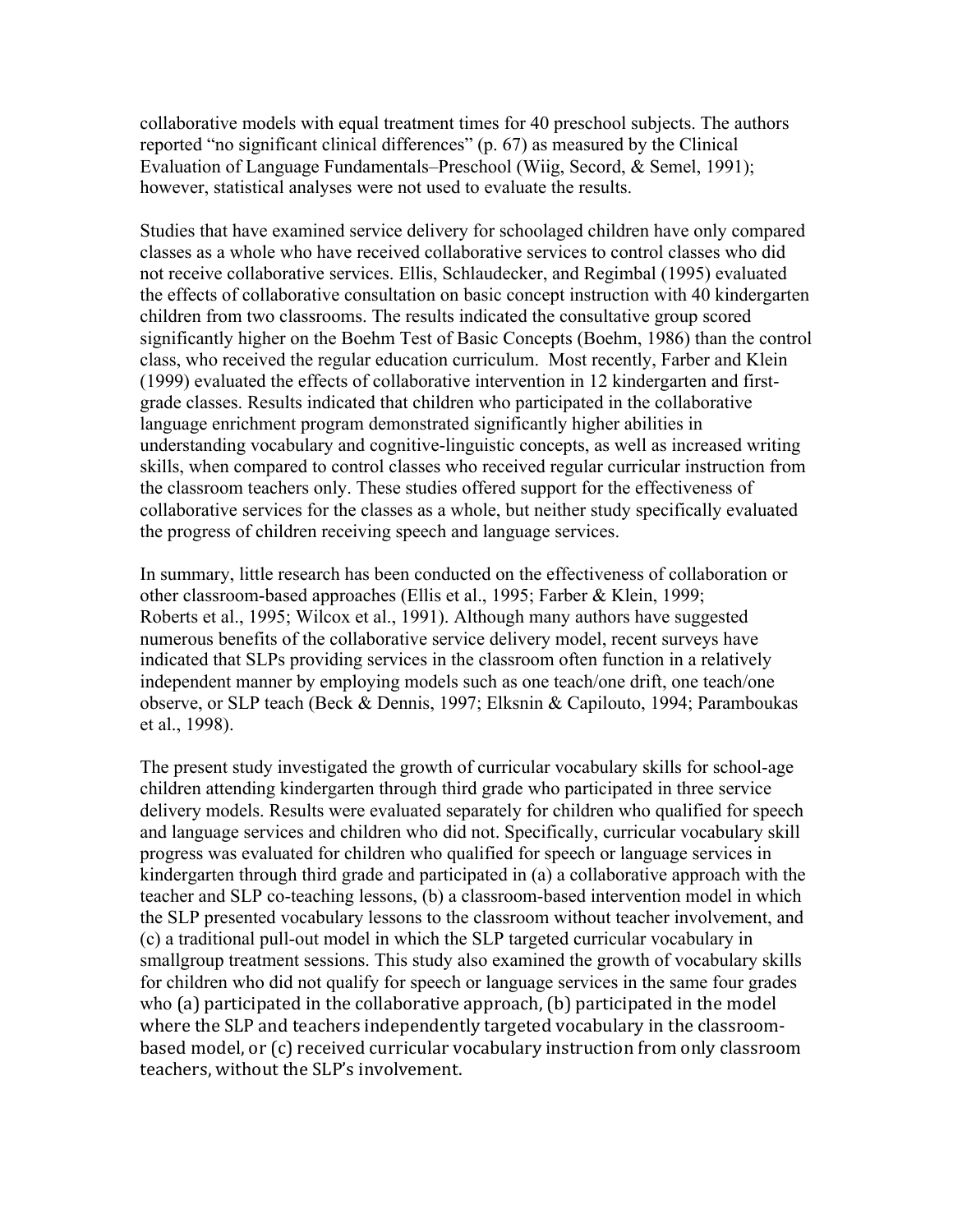#### Method

#### Subjects

Children from 12 classrooms participated in the present study. Subjects included 177 children enrolled in kindergarten through third grade at two different elementary schools located within five miles of each other in the same community with a population of approximately 20,000 in central Illinois. Both schools served primarily Caucasian children from families of lower middle to middle socioeconomic status. The children in the three sets of grades  $(K-3)$  were exposed to different speech-language service delivery models (collaborative, classroom-based, and traditional). Mean ages for the three groups were similar. Table 1 presents the number of children with parental permission who participated in the study from each classroom within the collaborative, classroom-based, and traditional settings. It also presents the number of children who received speech services and the number of children who received language services, as well as the number of children in each setting who did not qualify for speech or language services.

The children who qualified for speech-language services had been identified and tested within 6 months of the beginning of the study by the school SLP (the fifth author, who had more than 10 years of experience as an SLP in school settings) and were on her caseload at the time the study began. The criteria the SLP and school district used for a child to qualify for language intervention was a score of one standard deviation or greater below the mean on two different standardized language tests. The criterion for a child to qualify for articulation intervention was a score of one standard deviation or greater below the mean on one standardized test of articulation. A variety of speech-language assessments were used based on the presenting problems of the child. Children receiving speech-language treatment exhibited mild or moderate speech and/or language impairments according to the Illinois State Board of Education Speech-Language Technical Assistance Manual (1993). Speech impairments consisted of articulation delays. Language impairments consisted of specific expressive and/or receptive language delays in language form, content, and/or use. The children did not exhibit other organic, neurologic, or cognitive disorders.

#### *Intervention*

Children in corresponding grades at each school were exposed to the same basic curricular units during the time the study was conducted. Before the spring semester, the single SLP who served all three sets of classes met with the classroom teachers to discuss the curriculum for that semester to ensure that the specific curricular units targeted for the intervention in the collaborative setting during the spring semester were consistent with those taught by the regular education teachers in the classroom-based and traditional settings. Curricular units/vocabulary words targeted for the kindergarten classes included five science units, two math units, three social studies units, one language arts unit, and one health unit. Curricular units/ vocabulary words targeted for first grade included six social studies units, three science units, and three health units. Second-grade curricular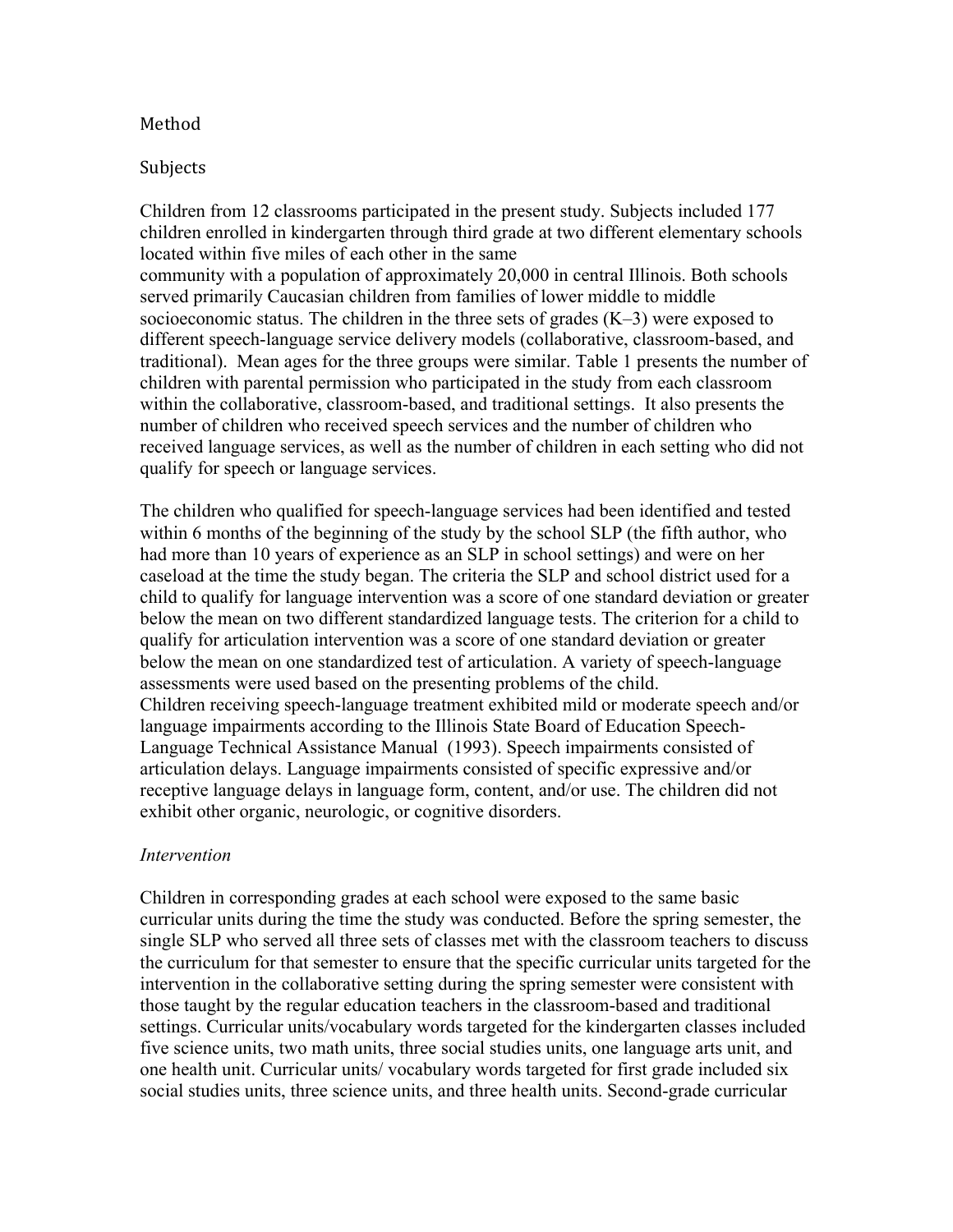units included four science units, four language arts units, and four social studies units. Third-grade curricular units included eight science and four social studies units.

| Setting                              | No Speech-<br><b>Language Services</b> | Speech<br><b>Services</b> | Language<br>Services | Total |
|--------------------------------------|----------------------------------------|---------------------------|----------------------|-------|
| <b>Collaborative Setting Total</b>   | 62                                     | 7                         | 5                    | 74    |
| Kindergarten                         | 17                                     |                           | 2                    | 19    |
| 1st grade                            | 14                                     |                           |                      | 16    |
| 2nd grade                            | 12                                     |                           | 0                    | 16    |
| 3rd grade                            | 19                                     | 2                         | 2                    | 23    |
| <b>Classroom-Based Setting Total</b> | 49                                     | з                         | 8                    | 60    |
| Kindergarten                         | 11                                     | n                         | 3                    | 14    |
| 1st grade                            | 15                                     |                           | 2                    | 17    |
| 2nd grade                            | 10                                     |                           |                      | 12    |
| 3rd grade                            | 13                                     | 2                         | 2                    | 17    |
| <b>Traditional Setting Total</b>     | 34                                     | з                         | 6                    | 43    |
| Kindergarten                         | 5                                      |                           | 5                    | 11    |
| 1st grade                            | 11                                     |                           | O                    | 11    |
| 2nd grade                            | 8                                      |                           | n                    | 9     |
| 3rd grade                            | 10                                     |                           |                      | 12    |

TABLE 1. Number of subjects by type of services from three sets of kindergarten through third-grade classrooms.

*Collaborative Setting.* The SLP, the individual K–3 classroom teachers, and two students in Communication Disorders and Sciences collaborated to plan intervention and activities to target vocabulary words from the curriculum. The individual teachers and SLP met at the beginning of the semester to generally plan the collaborative language lessons for the semester. They also met during regularly scheduled collaboration meetings throughout the semester to plan the activities for targeting curricular vocabulary words, to discuss children's individualized speechlanguage goals, and to share materials, data, and knowledge.

The collaboration meetings were scheduled for 40 minutes per week for each of the four classroom teachers (a total planning time of 160 minutes for the SLP). An REI grant funded substitute teachers to allow the regular classroom teachers to attend the collaborative meetings during the school day. Administration required all participating professionals to attend the meetings. Because of the REI grant and administrative support, the single set of kindergarten through third-grade classes at one school all participated in the collaborative model.

Collaborative language lessons were conducted in the classroom with the classroom teacher, SLP, and two graduate students present. Instruction was shared by all four individuals through a team teaching approach. Each week, the language activity targeted minimally five vocabulary words from the curriculum, for a total of more than 60 words in each class over the course of the semester. Additional targets of the language activities included the specific speech and language goals of the children with individualized education plans (IEPs), as well as general classroom communication skills such as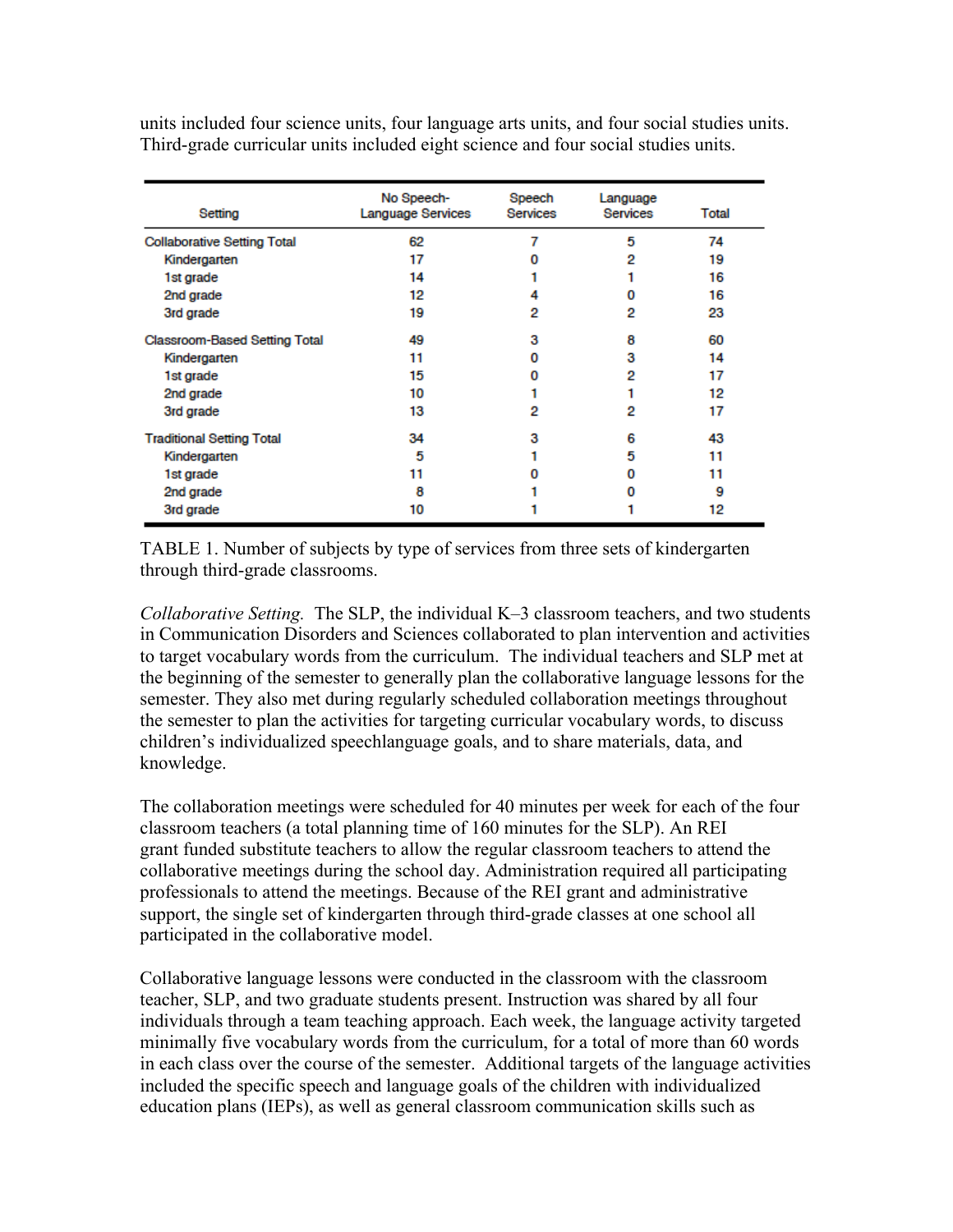listening and verbal expression. The language activities began with an introduction of the vocabulary words to the class. The classroom as a whole then received instruction on the curriculum unit from the teacher, SLP, and graduate students. The subjects then participated in a hands-on activity based on the topic discussed. For selected activities, the children were divided into groups to complete the required work with one adult (teacher, SLP, or graduate student) assisting each group. The classroom teacher continued to emphasize the targeted vocabulary and concepts throughout other lessons during the week. Collaborative language activities took place once per week for 40 minutes during 12 weeks in the spring semester.

Children who received speech-language services minimally received one small-group or individual 15-minute pull-out session per week in the speech room in addition to the collaborative intervention, for a total of at least 55 minutes of services per week. The pull-out portion of services was deemed necessary by the SLP for additional time to target and document progress toward speechlanguage goals. Vocabulary and concepts from the curriculum were also implemented during these sessions to target each child's speech-language goals. There were 6 small groups for the pull-out portion of this intervention. Each group consisted of the 1–4 children from each grade level with speech or language goals. Children with speech goals at each grade level were seen together for small-group pullout treatment and children with language goals at each grade level were seen together for small-group pull-out treatment. For example, the two children from kindergarten in the collaborative group with language goals were treated together during pull-out, the first-grade child with language goals in the collaborative group was seen individually during pull-out, the first-grade child with speech goals in the collaborative group was seen individually during pullout, the four children with speech goals from second grade in the collaborative group were seen together during pullout, and so on.

*Classroom-Based (Teacher-SLP Independent).* Two sets of kindergarten through third grade classes were located at a second school (within five miles of the first school, in the same medium sized community). One classroom at each grade level was randomly assigned to participate in either the classroom-based or traditional service delivery model. Children who participated in the classroom-based setting (teacher-SLP independent services) received classroombased intervention from the SLP without collaboration with the classroom teacher. The lessons' goals and activities were the same as those presented at the collaborative school; however, the classroom teacher did not participate in the planning and was not present in the classroom during the language lessons. Treatment was administered by the same SLP as in the collaborative school and three students in Communication Disorders and Sciences. Language lessons occurred in the classroom for 40 minutes once per week for 12 weeks during the spring semester. The classroom teachers taught curricular goals for the classes independently.

Children who received speech and language services also minimally received one smallgroup 15-minute pullout session per week in the speech room in addition to the classroom-based intervention. The pull-out portion of services was deemed necessary by the SLP for additional time to target and document progress toward individualized speech-language goals. Vocabulary and concepts from the curriculum were also targeted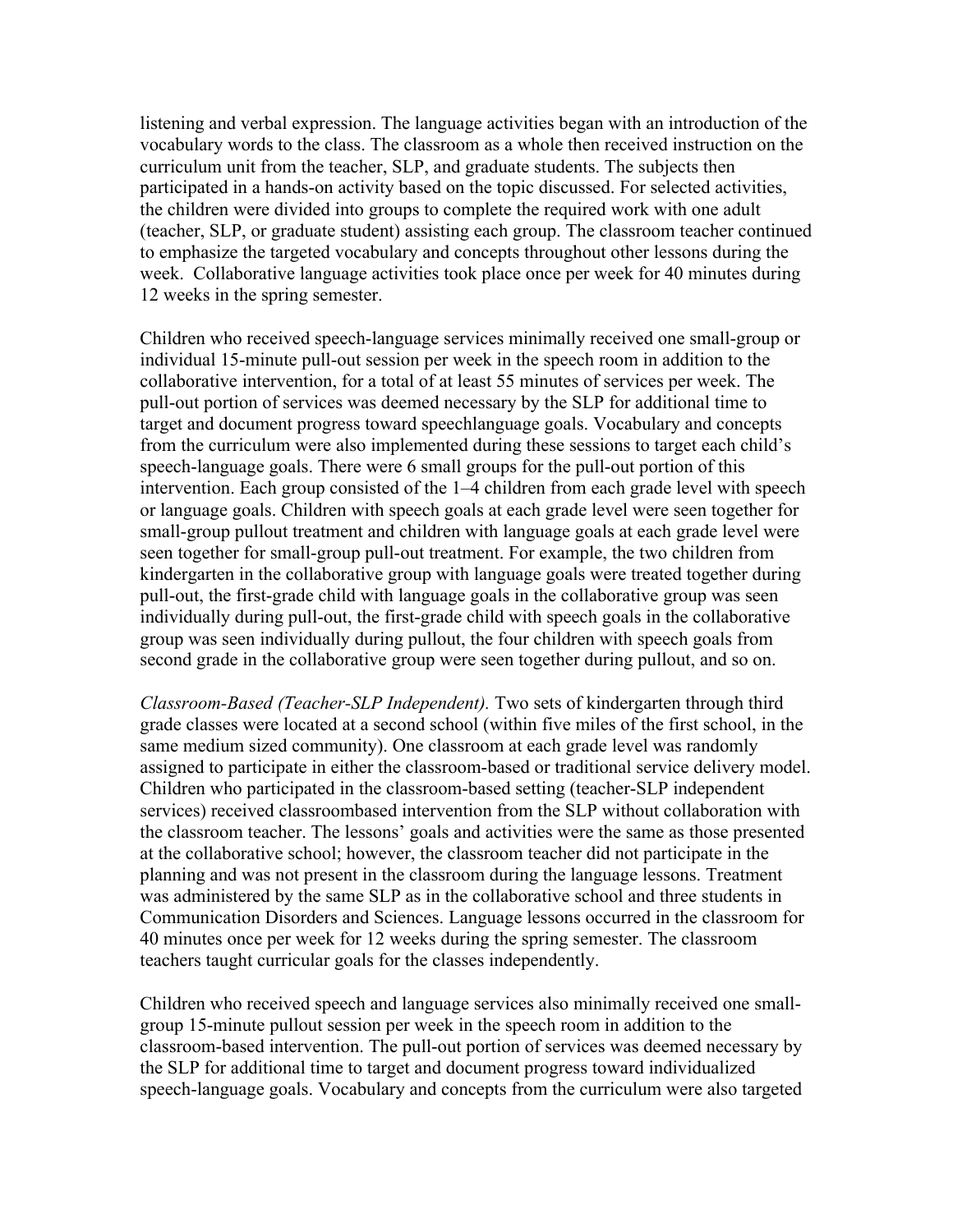during these sessions. There were six small groups for the pull-out portion of this intervention. Small groups consisted of the 1–3 children at each grade level with speech or language goals. Children with speech goals at each grade level were seen together for small-group pull-out treatment and children with language goals at each grade level were seen together for small-group pull-out treatment. (See example in collaborative section.)

*Traditional Setting (SLP Pull-Out, Teacher Classroom).* The children in the traditional condition who qualified for speech or language services received curricular-based intervention and were seen in small-group or individual pull-out sessions in the speech room averaging 50 minutes weekly. The treatment targeted speech and/or language goals in addition to curricular vocabulary. The materials used in the pull-out sessions at the traditional school were the same as those used in the classroom and pull-out sessions for the collaborative and classroombased settings. There were six small groups of one to three children who were seen for pull-out services. The five kindergarten children with language goals were divided into two treatment groups consisting of three children and two children. The kindergarten child with speech goals was seen individually for pull-out services. The secondgrade child with speech goals, the third-grade child with speech goals, and the third-grade child with language goals were all seen individually for pullout treatment.

Children from four classrooms in the traditional school, from grades kindergarten through third grade, served as the control group. The children in this group were not identified as requiring speech or language services. They were exposed to vocabulary from the curriculum in the classroom setting with instruction only from the teacher. The SLP provided no extra vocabulary instruction to the class as a whole.

#### *Test Procedure*

Testing was completed for all subjects with signed permission slips at the beginning and end of the spring semester. Vocabulary words from the curriculum were assessed using specially designed tests for each of the four grade levels. Twenty curricular vocabulary words were randomly chosen for each evaluation instrument from the more than 60 words targeted at each grade level. All words in the tests were included in the curriculum of the corresponding classes within the three sets of classrooms during the spring semester. All 20 vocabulary items were administered to each child. The format of the test was intended to be sensitive to different levels of understanding of the vocabulary through a hierarchical earning of points, similar to that employed by Johnson and Anglin (1995). The child was asked to demonstrate knowledge of each word in up to three tasks including (a) defining the word verbally, (b) using the word in a sentence, and (c) recognizing the word's meaning from two choices. The 20 vocabulary test items for kindergarten, first, second, and third grades are included in the Appendix. The multiple choice options for each vocabulary word in the kindergarten test are also included, although all grade-level tests included multiple choice options as well.

For each test item, the child was first asked, "What does the word (test item) mean?" If the child's response indicated sufficient knowledge of the word, the examiner then asked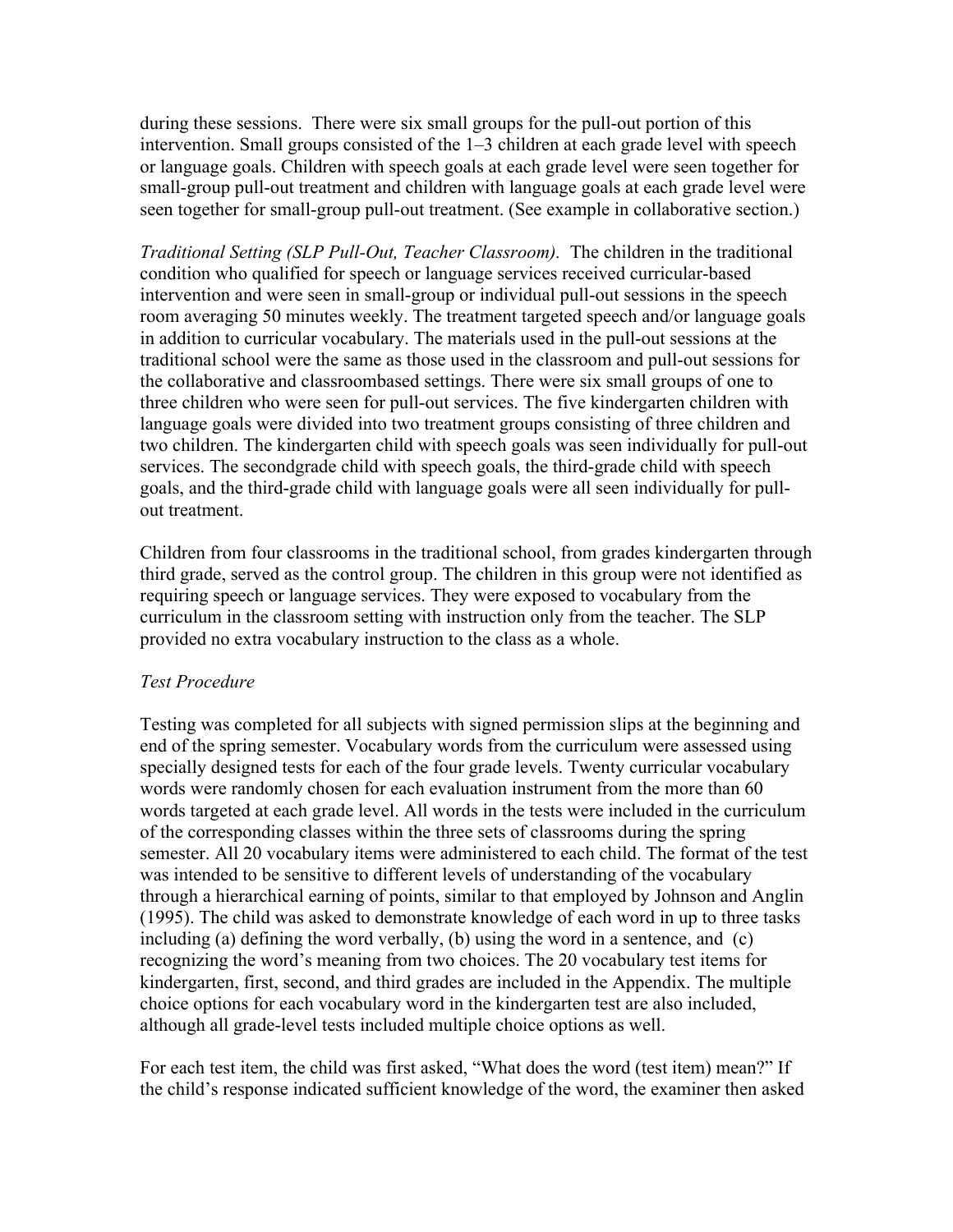about the next word on the evaluation tool. If the child's response required clarification, the prompt, "Tell me more about the word (test item)" was used. This prompt was used no more than once for each definition. If the child was still not able to produce an accurate definition, the examiner progressed to the next task for the same word and stated, "Use the word (test item) in a sentence." If the child was able to produce an acceptable sentence using the word, the examiner advanced to the next word on the evaluation tool. If not, the child was given the opportunity to choose the word's meaning from two definitions provided verbally by the examiner. The examiner asked, "Does (test item) mean definition 1 or definition 2?"

In addition to the instructions, an example was given for each task (providing a definition, making up a sentence) when the child was first required to complete that task. The example for each task was given no more than three times throughout the 20-item test for each child.

*Scoring*. The verbal definitions were scored as correct using similar criteria to those provided in the oral vocabulary subtest of the Test of Language Development–Primary (Newcomer & Hammill, 1982). Three points were awarded for a correct definition (e.g., "frozen water" to define "ice") or two less-descriptive characteristics of the word, such as attributes, function, or location (e.g., "it's very cold and you skate on it" to define "ice"). Guidelines for acceptable and unacceptable responses were developed by two investigators to ensure consistency for administration and scoring. If the child was unable to produce either the precise definition or two less-descriptive characteristics of the word, no points were awarded for the definition, but the child had an opportunity to earn points with the next task.

Four categories of responses for the sentence task were possible: precise sentence, vague sentence, incorrect sentence, or no response. A precise sentence was operationally defined as a complete sentence that offered evidence of the child's knowledge of the word's meaning (e.g., "I need ice to make my drink cold."). A vague sentence was operationally defined as a sentence that was complete and displayed that the child had an understanding of the correct part of speech for the word (noun, verb, etc.), but did not demonstrate the child's knowledge of the word's meaning (e.g., "I have some ice."). An incorrect sentence was one that demonstrated an incorrect meaning of the word or the word was used as the wrong part of speech in the sentence (e.g., "Ice is hot," or "I ice you."). Finally, the last category was no response from the child. If the child did not respond or responded with an incorrect sentence, no points were awarded. The child received two points for the precise or vague sentence. If no points were awarded for the sentence task, the child still had an opportunity to earn a point for the multiple-choice task.

The multiple-choice task required the child to identify the correct meaning from two choices. The child then received one point for the correct answer and no points for an incorrect answer. The total score for the test was calculated for each child.

*Examiners.* Testing was completed by two university faculty members who were certified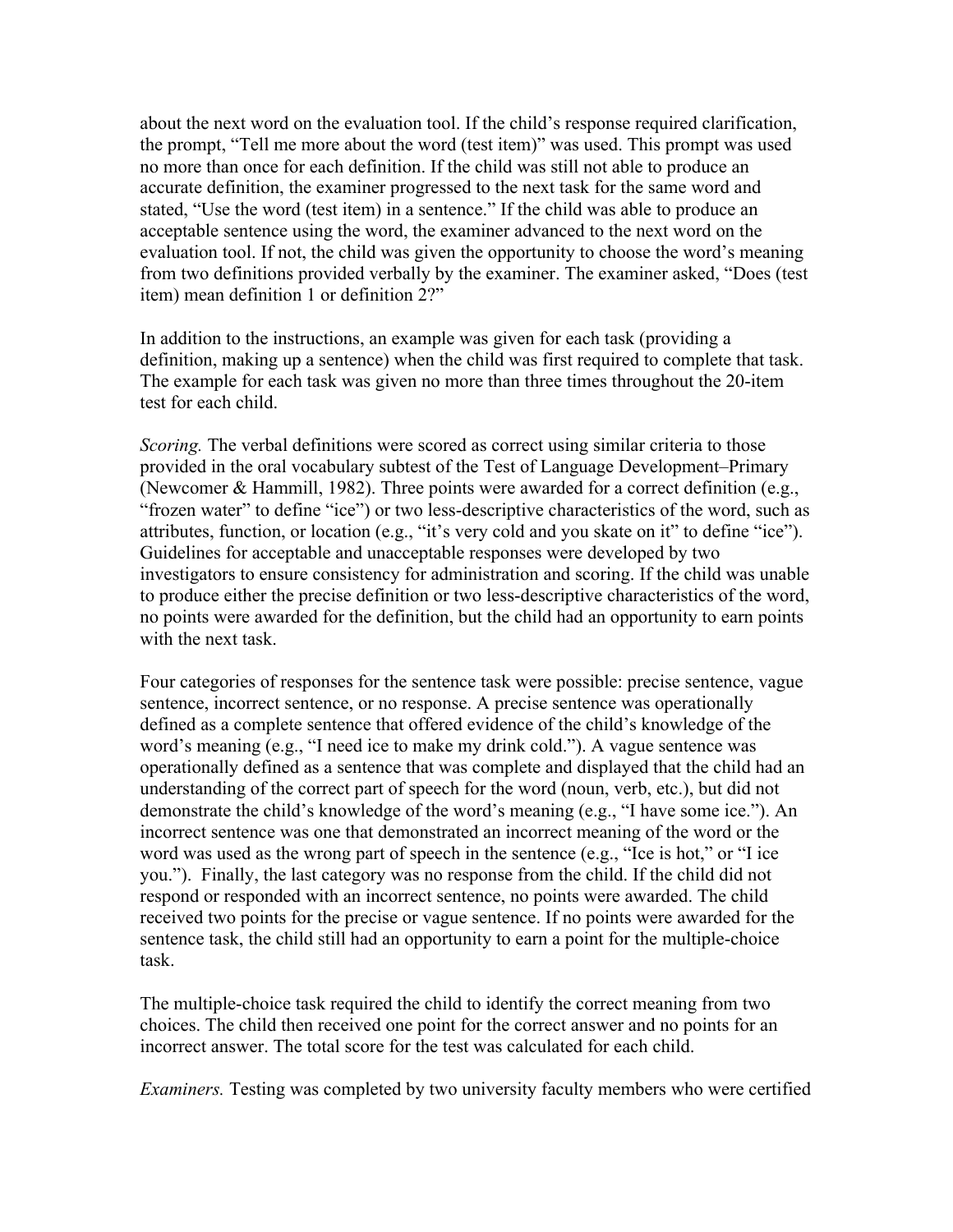SLPs (the first two authors, who have a combined total of more than 20 years experience as SLPs) and seven students in Communication Disorders and Sciences. All examiners met before testing to train on testing procedures. Guidelines of acceptable and unacceptable responses were distributed to all examiners. The nine examiners recorded a plus/minus tally for correct/ incorrect responses for each task performed by each subject during testing. All testing was audiotaped.

Two examiners scored 87% of the vocabulary pretests from the audiotapes. Thirteen percent of the pretests could not be scored from the audiotapes due to poor tape quality or incomplete recordings. In these situations, the judgments of the initial examiner were accepted as correct. All testing following the 12-week treatment period was also audiotaped. The two investigators scored 100% of the posttests either in the live testing environment or from the audiotapes.

Intrajudge reliability was performed by each examiner rescoring from audiotape 10% of the tests she originally scored. Interjudge reliability was performed by each examiner rescoring from audiotape 10% of the tests the other examiner originally scored. Pearson's product moment correlations determined the intrajudge reliability of the first investigator was .99, the intrajudge reliability of the second investigator was .99, and the interjudge reliability between the two investigators was .97.

#### Results

The total number of possible points on the vocabulary tests for all four grade levels was 60. Table 2 presents the mean scores on the pretests, posttests, and the amount of gain made between pre- and posttests for children who qualified for speech or language services in the three service delivery settings. The top rows of Table 2 present the mean total test scores resulting from summing points awarded for all responses on the test instrument. Pretest scores were similar for the speech and language subjects in the collaborative, classroom-based, and pull-out settings. An analysis of variance (ANOVA) determined there was no significant difference,  $\bf{F}$  (2, 15) = .7449,  $\bf{p}$  = .49, between the three groups (collaborative, classroom-based, pull-out) in the speech and language subjects' pretest scores.

The posttests were administered following 12 weeks of intervention. Although the means for each intervention setting increased to some degree, children with speechlanguage deficits in the collaborative setting made substantially greater gains than in the other two service delivery conditions. The mean test gain for speech-languageimpaired subjects in the collaborative setting was 19 points, whereas speech-language-impaired children in the classroom-based setting improved their total score by an average of 12 points, and speech-language-impaired children in the pull-out setting improved with an average of 13 points. Since some subjects were treated together in the classroom as well as in pull-out conditions, subjects who received all treatments together (six individual or small-group treatment groups per condition—collaborative, classroom-based, pull-out) were analyzed together in the statistical analyses because basing the analysis on individual subjects in such cases would result in the adoption of an inappropriate error term with inflated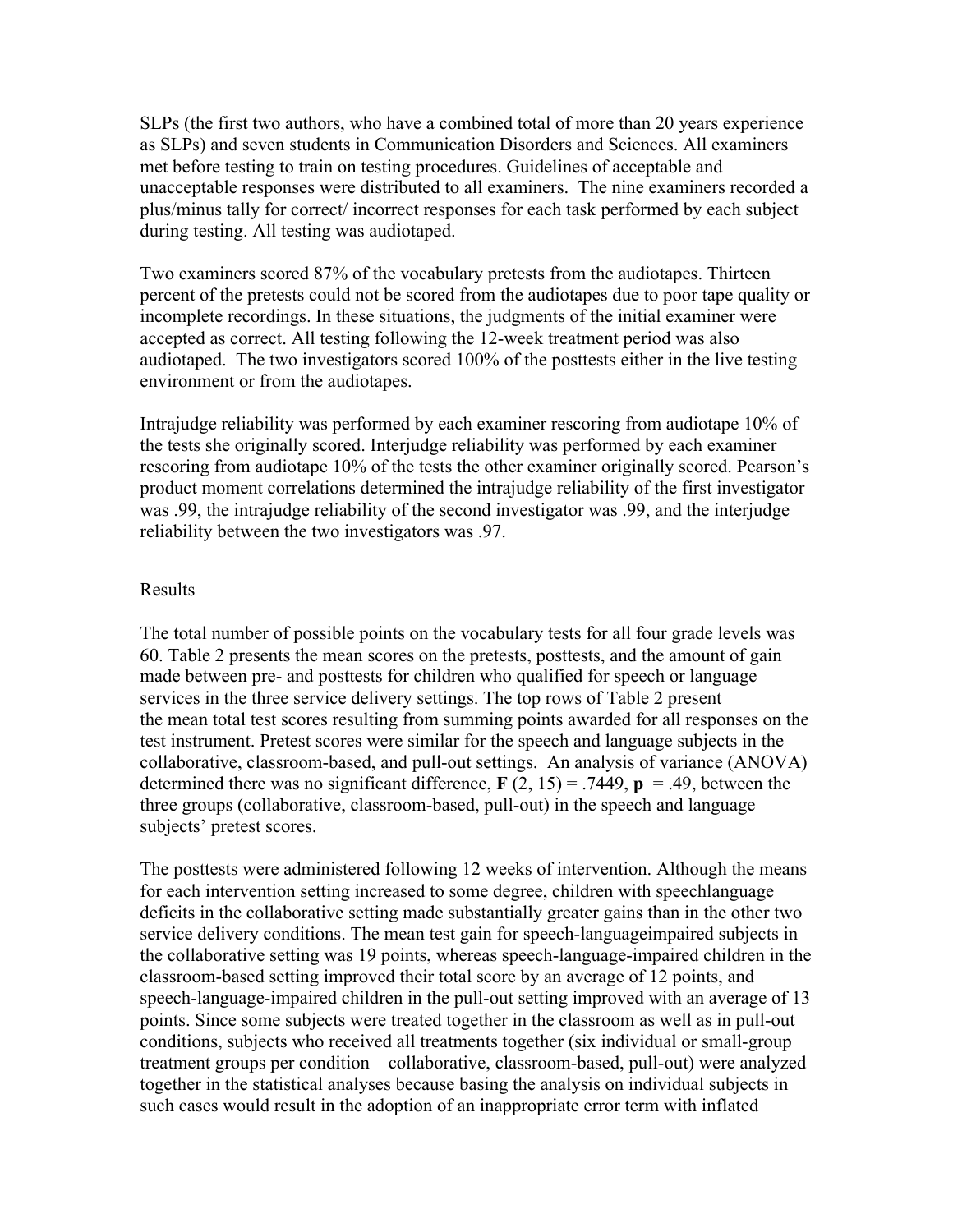degrees of freedom (Levin, 1985). An ANOVA determined there was a significant difference in the test gains between the three service delivery groups,  $F(2, 15) = 3.82$ , p  $= .045$ ; h2 = .34. The h2 value suggested the difference between groups accounted for a moderate degree of the total variability in test scores. A Duncan post-hoc analysis revealed the collaborative setting's test gains were significantly higher than both the classroom-based setting (teacher-SLP independent) and pull-out setting. There was no significant difference between the classroom-based setting (teacher-SLP independent) and the pull-out setting.

The speech-language-impaired children's average level of vocabulary knowledge (i.e. ability to provide definitions, sentences, or choose a definition in a multiple-choice task) was calculated. The average response level for words on pretests and posttests was calculated by dividing the total test score by the number of items on the test (20). The resulting response level score corresponded with the three possible responses (three points for providing correct definitions, two points for correct sentences, one point for the correct recognition of definitions given two options, and no points for the incorrect recognition of the definitions given two options). Results of the response level scores for speech-language-impaired subjects are presented in the lower half of Table 2.

|                                                | Pretest |       | Posttest |       | <b>Test Gain</b> |      |
|------------------------------------------------|---------|-------|----------|-------|------------------|------|
| Score/Setting                                  | М       | SD    | м        | SD    | м                | SD   |
| <b>Total Test Scores</b>                       |         |       |          |       |                  |      |
| Collaboration $(N = 6$ groups)                 | 28.79   | 8.14  | 48.75    | 7.46  | 19.96            | 5.91 |
| Classroom-based <sup>*</sup> ( $N = 6$ groups) | 27.11   | 3.61  | 39.30    | 3.18  | 12.19            | 5.78 |
| Pull-out ( $N = 6$ groups)                     | 32.47   | 10.12 | 45.72    | 11.57 | 13.25            | 3.90 |
| Response Level Scores                          |         |       |          |       |                  |      |
| Collaboration $(N = 6$ groups)                 | 1.44    | 0.41  | 2.44     | 0.37  | 1.00             | 0.30 |
| Classroom-based* $(N = 6$ groups)              | 1.36    | 0.18  | 1.97     | 0.16  | 0.61             | 0.29 |
| Pull-out $(N = 6$ groups)                      | 1.62    | 0.51  | 2.29     | 0.58  | 0.66             | 0.19 |

minutes weekly without the involvement or presence of the classroom teacher.

TABLE 2. Group means and standard deviations for vocabulary test total scores and response level scores for subjects who qualified for speech or language services.

Initially, the pretest mean response level score indicated that the subjects from all three groups (collaborative, classroom-based, and pullout) were able to recognize the correct definition given the choice of two for approximately half the vocabulary test items and were able to use the word in a sentence for approximately half the vocabulary test items (mean range = 1.36–1.62). Following intervention, speech-language-impaired children from the collaborative group were able to use approximately half of the vocabulary test items in a sentence and give definitions for the other half of the words  $(M = 2.44)$ . Following intervention, speech-language-impaired children from the classroom-based and pull-out conditions were generally able to use most of the vocabulary test items in sentences ( $Ms = 1.97$  and 2.29, respectively). The speech-language impaired children in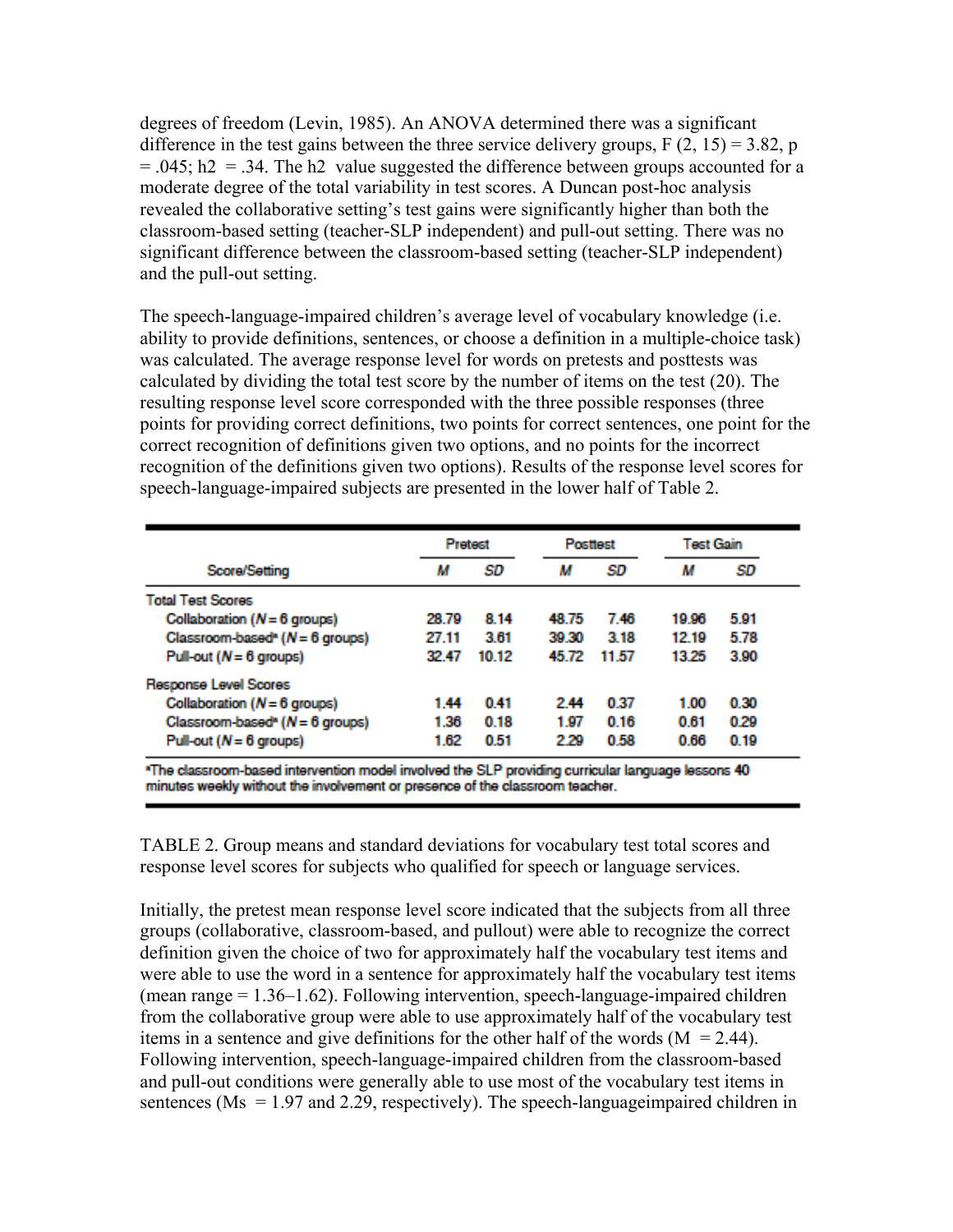the collaborative group improved their average ability to use each vocabulary word by an entire point (1.44 to 2.44), whereas speech-language-impaired children in the classroombased and pull-out conditions improved their average ability to use each vocabulary word by approximately one half point ( $Ms = .61$  and  $.66$ ). Statistics were not applied to the response level results since they represent a simple derivation of the total test score results.

Results were also obtained for children who did not qualify for speech or language services from the SLP in each of the teaching conditions (collaborative, classroombased, traditional). The top rows of Table 3 present the mean total test scores resulting from summing points awarded for all responses on the test instrument.

Comparison of group means on the vocabulary pretest for subjects who did not qualify for speech or language services revealed similar total test scores among the three settings (range = 38–39). An analysis of variance (ANOVA) was performed and determined there was no statistically significant difference in the pretest scores between the subjects who did not qualify for speech or language services in the three settings,  $\mathbf{F}(2, 9) = .079$ ,  $\mathbf{p} =$ .92.

The children who did not qualify for speech or language services in the traditional setting were exposed to vocabulary from the curriculum in the classroom setting with instruction only from the teacher. The SLP provided no extra instruction of vocabulary to these students. Improvements in the total vocabulary test score for children in the traditional group were the smallest of the three groups  $(M = 4.38)$ . The collaborative and classroombased (teacher-SLP independent) groups evidenced similar gains ( $M$  s = 11.52 and 10.39, respectively). Since the subjects were treated together in each classroom, the classroom means were used in the statistical analyses because basing the analysis on individual subjects in such cases would result in the adoption of an inappropriate error term with inflated degrees of freedom (Levin, 1985). An ANOVA determined there was a significant difference in the test gains between the three service delivery groups, F (2, 9)  $= 21.95$ , p  $\leq 0.001$ ; h2 = .83. The h2 value suggested the difference between groups accounted for a high degree of the total variability in test scores. A Duncan post-hoc analysis revealed the collaborative and classroom-based (teacher-SLP independent) setting's test gains were significantly higher than the traditional setting. There was not a significant difference between the collaborative and classroom-based settings.

The average response level score for items on pretests and posttests was also calculated by dividing the total test score by the number of items on the test (20) for subjects who did not qualify for speech or language services. Results of the response level scores for subjects who did not qualify for speech or language services are presented in the lower half of Table 3. The scoring system consisted of three points for a correct definition, two points for a correct sentence, one point for the correct recognition of the definition given two options, and no points for the incorrect recognition of the definition given two options.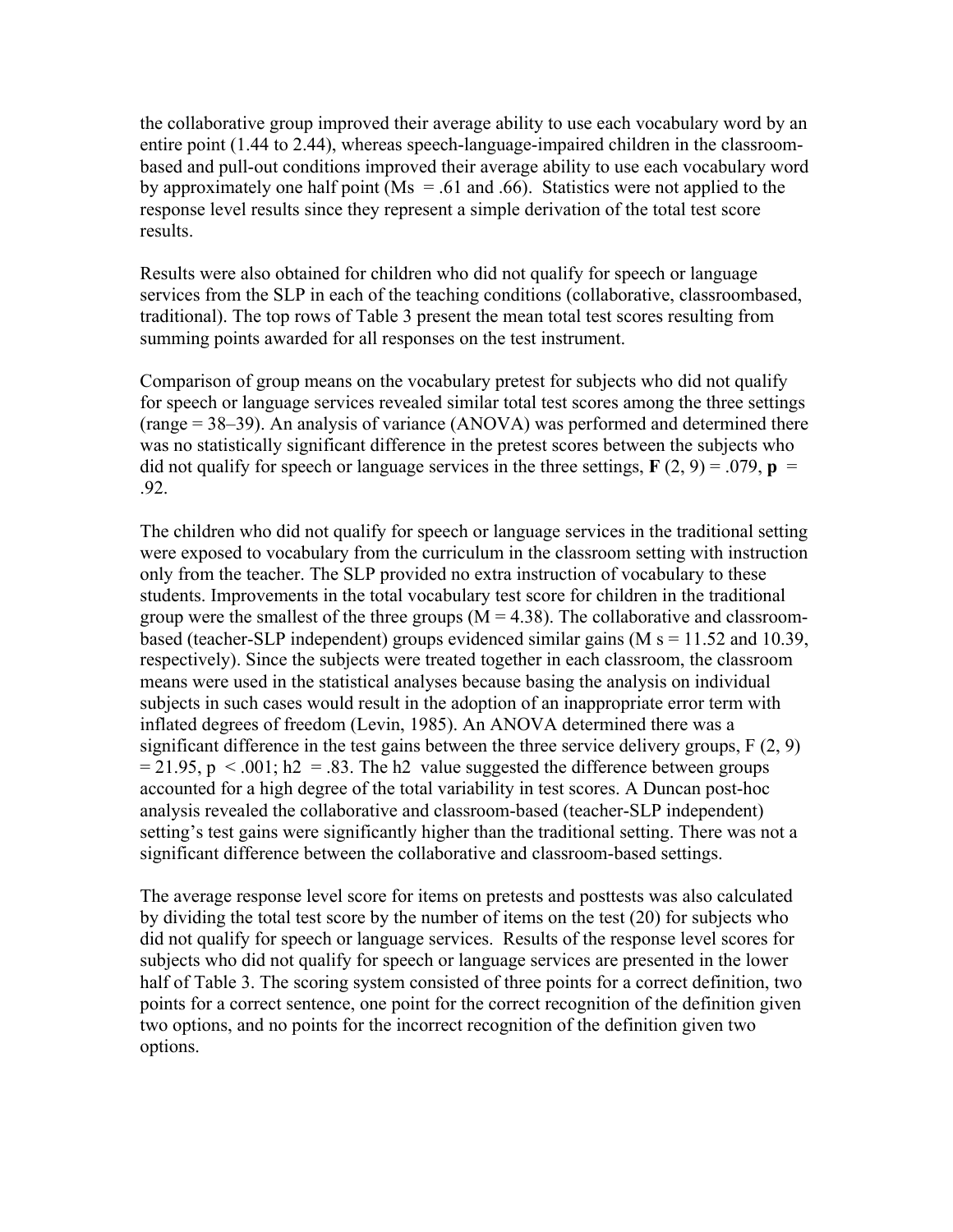|                                                    | <b>Pretest</b> |      | <b>Posttest</b> |      | <b>Test Gain</b> |      |  |
|----------------------------------------------------|----------------|------|-----------------|------|------------------|------|--|
| Score/Setting                                      | м              | SD   | м               | SD   | м                | SD   |  |
| <b>Total Test Scores</b>                           |                |      |                 |      |                  |      |  |
| Collaborative ( $N = 4$ classrooms)                | 39.55          | 4.50 | 51.07           | 4.36 | 11.52            | 2.34 |  |
| Classroom-based <sup>®</sup> ( $N = 4$ classrooms) | 38.08          | 5.31 | 48.46           | 4.01 | 10.39            | 1.57 |  |
| Traditional <sup>b</sup> ( $N = 4$ classrooms)     | 39.15          | 6.28 | 43.53           | 6.39 | 4.38             | 0.35 |  |
| <b>Response Level Scores</b>                       |                |      |                 |      |                  |      |  |
| Collaborative ( $N = 4$ classrooms)                | 1.98           | 0.23 | 2.55            | 0.22 | 0.58             | 0.12 |  |
| Classroom-based <sup>®</sup> ( $N = 4$ classrooms) | 1.90           | 0.27 | 2.42            | 0.20 | 0.52             | 0.08 |  |
| Traditional <sup>®</sup> ( $N = 4$ classrooms)     | 1.96           | 0.31 | 2.18            | 0.32 | 0.22             | 0.02 |  |

\*The classroom-based intervention model involved the SLP providing curricular language lessons 40 minutes weekly without the involvement or presence of the classroom teacher. <sup>b</sup>Children without speechlanguage goals in the traditional intervention model were exposed to vocabulary from the curriculum in the classroom setting with instruction only from the teacher. The SLP provided no extra instruction of vocabulary to the class as a whole.

TABLE 3. Group means and standard deviations for vocabulary test total scores and response level scores for subjects who did not qualify for speech or language services.

Students who did not qualify for speech or language services were generally able to use the vocabulary words in a sentence at the time of the pretest (mean range for response level scores = 1.90–1.98). Following intervention, children who participated in the collaborative and classroombased groups were able to use approximately half of the vocabulary test items in a sentence and give definitions for the other half of the words  $(Ms = 2.55$  and 2.42, respectively). The majority of responses for children in the traditional setting remained at the sentence level. Statistics were not applied to the response level scores since these scores represent a simple derivation of the total test scores.

#### **Discussion**

This research yielded two main findings concerning service delivery models in the educational setting. First, the collaborative model was more effective for teaching curricular vocabulary to students who qualified for speech or language services than a classroom-based model (teacher-SLP independent) and a traditional pull-out model even though materials, targets, and treatment time of the SLP were similar in all settings. Second, SLPs can have an impact on the vocabulary growth of all students in classrooms (including those who do not qualify for speechlanguage services) when using a collaborative or classroombased service delivery model.

The children who qualified for speech or language services made positive gains when comparing pre- and posttest scores in each of the three service delivery models. The subjects in the collaborative setting made the greatest gains after 12 weeks of intervention provided primarily in the classroom. Interestingly, in the two settings where the classroom teacher and SLP worked independently (classroom-based and pull-out), similar curricular vocabulary gains were achieved; however, both were lower than the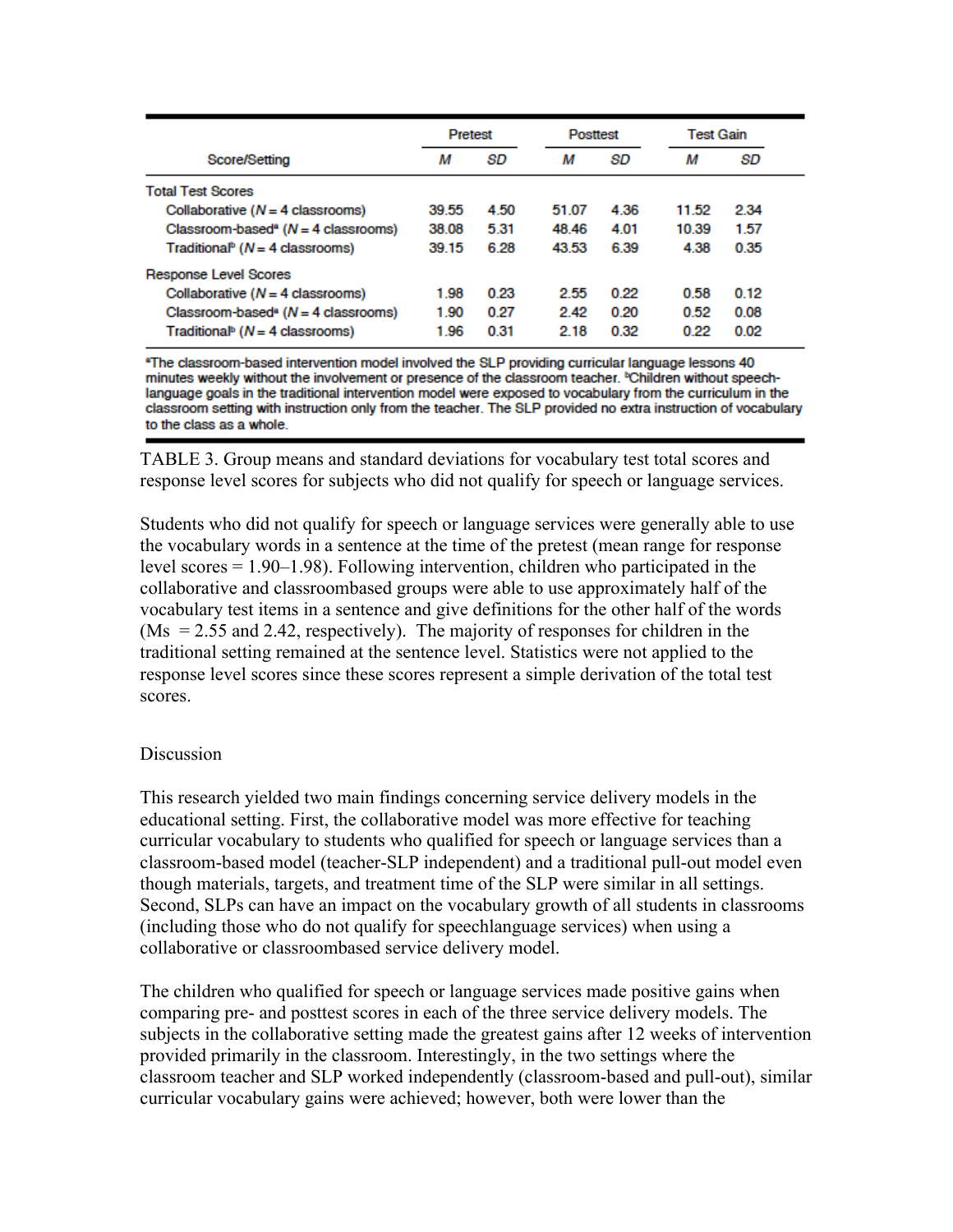#### collaborative setting.

### *Relation of Findings to Past Research and Theory*

The results of the present study support recent findings with the school-age population by Farber and Klein (1999) and Ellis et al. (1995). Each investigation indicated that collaborative (or consultative) service delivery improved language skills of the classes as a whole more than the traditional curriculum presented by classroom teachers. Investigations that have evaluated the progress of speechlanguage-impaired subjects in pull-out versus collaborative classroom-based services have included only preschool-age subjects. Valdez and Montgomery (1997) and Wilcox et al. (1991) indicated that collaborative classroom-based services and pull-out treatment were equally effective with preschoolaged subjects who qualified for speech-language services. In contrast, the present study with school-age subjects found that a collaborative classroom-based approach to intervention was actually more effective in increasing curricular vocabulary knowledge than pull-out services alone.

Despite minimal scientific validation, the theoretical literature has stated that collaboration may be beneficial not only to speech- or language-impaired students, but to all students who participate in the experience (Simon, 1987). In the present investigation, students who did not qualify for speech or language services evidenced vocabulary gains in the collaborative and classroom-based (teacher-SLP independent) settings.

#### *Factors Influencing Collaborative Success*

The larger gains made by the subjects in the collaborative school on the vocabulary test may be attributed to several factors. The "sharing" between the SLP and teachers allowed for an exchange of ideas and release from their traditional roles. The teachers provided input about curricular vocabulary and goals, assuring academic relevance. The SLP provided information concerning the student's communication needs and strategies to increase the student's classroom success. The teachers at the collaborative school incorporated many carryover activities throughout the week. The support of the principal and planning time during the school day also contributed to the success of the collaborative model.

Previous surveys concerning various service delivery models found that scheduling planning time was a major obstacle to collaboration (Beck & Dennis, 1997; Elksnin & Capilouto, 1994). For the present study, an REI grant funded substitute teachers to allow the regular classroom teachers to attend the collaborative meetings during the school day. Administration required all participating professionals to attend the meetings. Without this funding and administrative support, collaboration meetings would have had to occur after regular school hours, which may have been difficult for many professionals. In this study, the collaborative lessons were provided for 40 minutes weekly, and meetings were also conducted for 40 minutes weekly for each class. Some teachers and SLPs may suggest this amount of time is not readily available.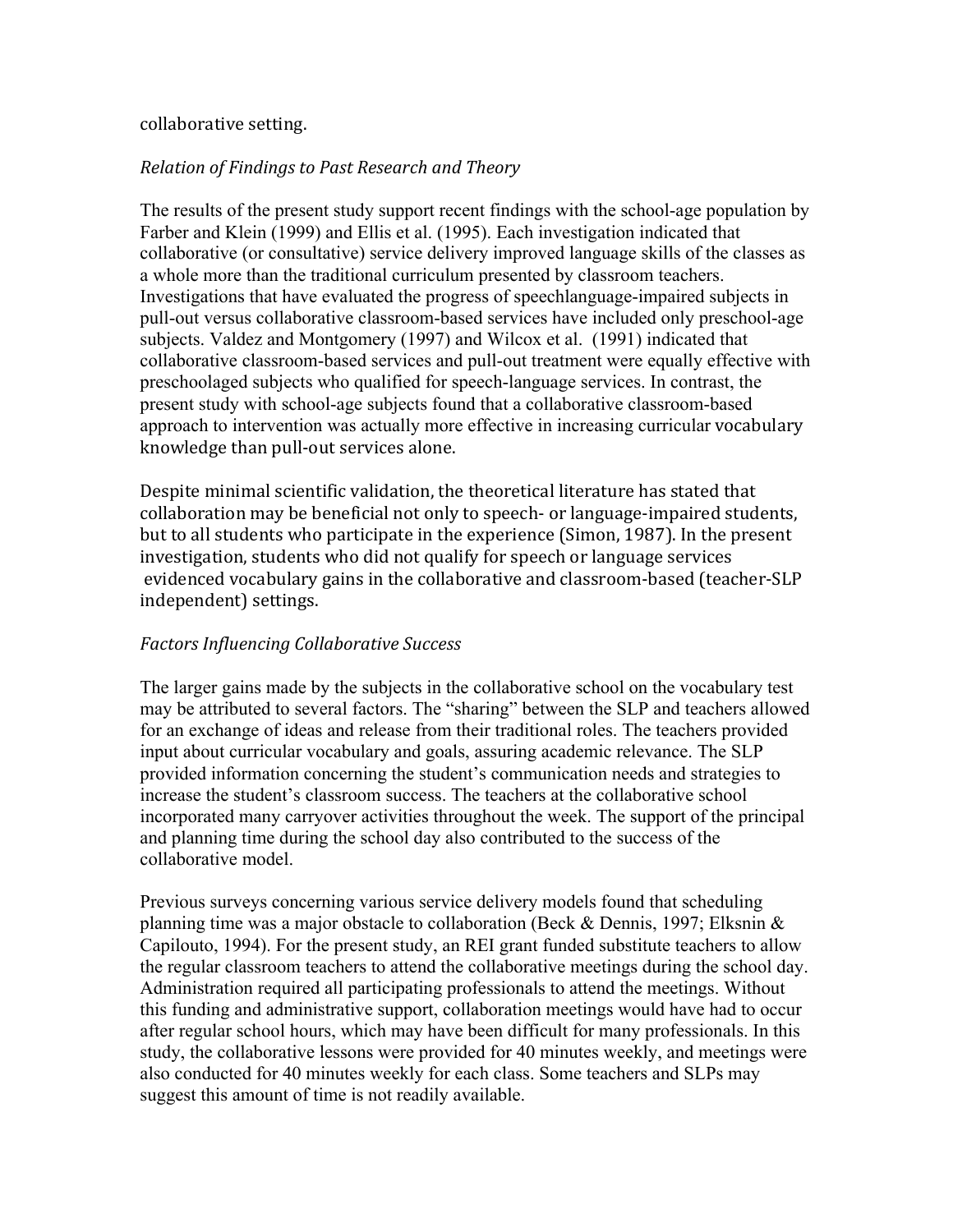The time factor must be considered when discussing the results of the present study. The children with speech or language goals received similar contact time with the SLP in all three settings. In the collaborative and classroombased settings, they were served by the SLP 40 minutes weekly in the large group classroom setting and additionally for approximately 15 minutes weekly during smallgroup or individual pull-out treatment, for a total of approximately 55 minutes of weekly contact. In the pull-out setting, children with speech-language goals were served by the SLP 50 minutes weekly in small groups or individually.

It is interesting to note that although the children in the three groups received similar amounts of contact with the SLP, the time the SLP spent serving the groups was substantially different. For the collaborative group, the SLP spent 160 minutes weekly in planning time with the four classroom teachers (40 minutes with each teacher individually), 160 minutes weekly providing the collaborative lessons (40 minutes ´ four classes), and approximately 90 minutes weekly in individual or small-group pull-out treatment (six individual or small groups ´ 15 minutes) for a total of 410 minutes weekly (approximately 7 hours). For the classroom-based group, the SLP spent 160 minutes weekly providing curricular language/vocabulary lessons in the classroom (40 minutes ´ four classes), and approximately 90 minutes weekly in individual or small-group pull-out treatment (six individual or small groups ´ 15 minutes), for a total of 250 minutes weekly (approximately 4 hours). For the pull-out condition, the SLP spent 300 minutes (approximately 5 hours) weekly providing individual or small-group pull-out treatment (six individual or small groups ´ 50 minutes).

Therefore, although the collaborative model was the most effective in the present study, it was also the most costly in terms of the SLP's time commitment as well as the teachers' and student assistants' time. The time for the classroom-based and pull-out models, however, may be slightly underestimated. For example, occasional informal meetings between the SLP and classroom teachers to discuss IEP goals and progress for students were not documented. Additionally, it was not necessary in the present study for the SLP to spend any time talking/ meeting with teachers in the classroom-based and pull-out conditions to gain knowledge about curricular vocabulary because that knowledge was gained through meetings with the collaborative teachers. If no collaborative condition existed, the SLP would have had to devote some time periodically to becoming informed of curricular goals and to obtaining curricular materials to use in classroom-based or pullout intervention.

#### Limitations

The availability of the REI grant to allow for planning time at one school influenced the research design of the present study. The classes included in the collaborative treatment group were from the single set of K–3 classes at one school. A second school housed two sets of K–3 classes. Classes at each grade level were randomly assigned to either the classroom-based or traditional model at the second school. The two elementary schools were located within 5 miles of each other in the same middlesized community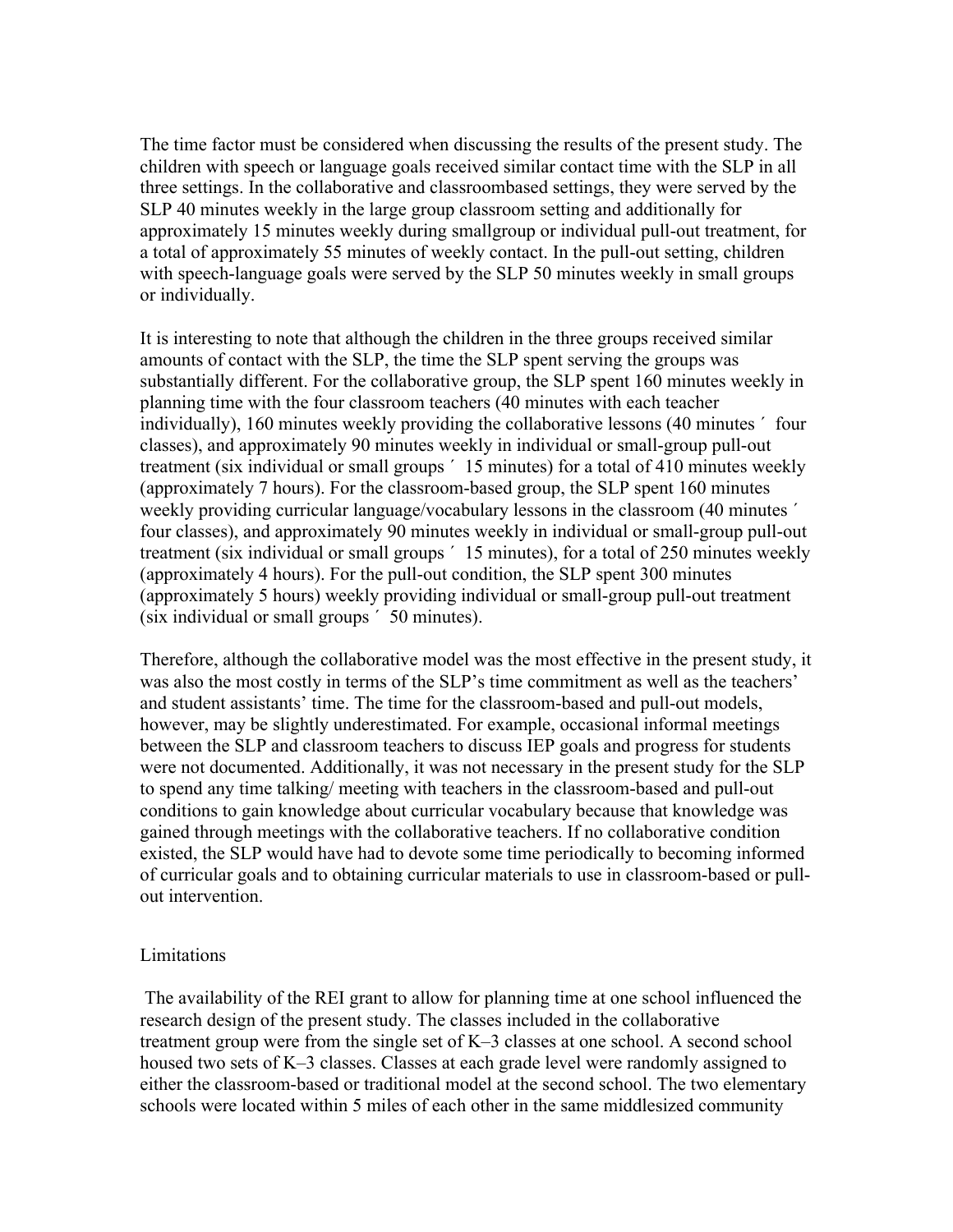with a population of approximately 20,000 in central Illinois. Both schools served primarily Caucasian children from families of lower middle to middle socioeconomic classes and pretest scores on the vocabulary measures were very similar between the two schools. The authors believe the results of the present study are valid due to the similarity of the two schools and pretest scores; however, the lack of totally random assignment to groups needs to be acknowledged as a weakness of the study.

It appears that the intervention conducted in the present study improved the quality of knowledge of curricular vocabulary but did not necessarily add many new words to the children's vocabulary (this is especially true for the children without speech-language deficits). The value of the instruction may have been limited given the number of words learned. The children who did not qualify for speech or language services were initially able to at least recognize the correct definition given the choice of two in the multiple choice task for 81%–95% of the items on the vocabulary pretest (the chance level of approximately 50% accuracy would have been expected if the children had no initial knowledge of the vocabulary words). The children with speech-language deficits were able to at least recognize the correct definition for 77%–83% of the test items. Some new words may have been added to the speechlanguage-impaired children's vocabularies, as evidenced by the fact that they were able to at least recognize the correct definition for the multiple choice task for 92%–96% of the vocabulary items in the posttest.

Although the format of the vocabulary test was intended to be sensitive to different levels of understanding of the vocabulary through a hierarchical earning of points (similar to that employed by Johnson & Anglin, 1995), further differentiation of levels of understanding should be considered in future studies. In the present study, children were asked to demonstrate knowledge of each word in up to three tasks including (a) defining the word verbally, (b) using the word in a sentence, and © recognizing the word's meaning from two choices. Examples of further differentiation might include receiving more points for precise sentences that indicate some level of understanding of the word's meaning (e.g., "I need ice to make my drink cold") versus a vague sentence that is complete and displays that the child has an understanding of the correct part of speech for the word (noun, verb, etc.) but does not demonstrate the child's knowledge of the word's meaning (e.g., "I have some ice," "I have a penny," "I have a zebra"). In future studies, the child could also receive more points for a correct adult-like definition (e.g., "frozen water" to define "ice") and fewer points for two less descriptive characteristics of the word, such as attributes, function, or location (e.g., "it's very cold and you skate on it" to define "ice"). Increased differentiation of levels of understanding would allow researchers/teachers further insight into the nature of vocabulary learning that occurred.

The classroom-based and collaborative settings in the present study involved equal numbers of professionals; however, the classroom teachers at the traditional school received no additional assistance. Children are typically more successful with increased one-on-one adult contact time. Children with speech-language goals from the traditional setting who received pull-out services also experienced small adult-to-student ratios for treatment; however, children without speech-language goals in the traditional setting were taught curricular vocabulary from a single classroom teacher only. The variable of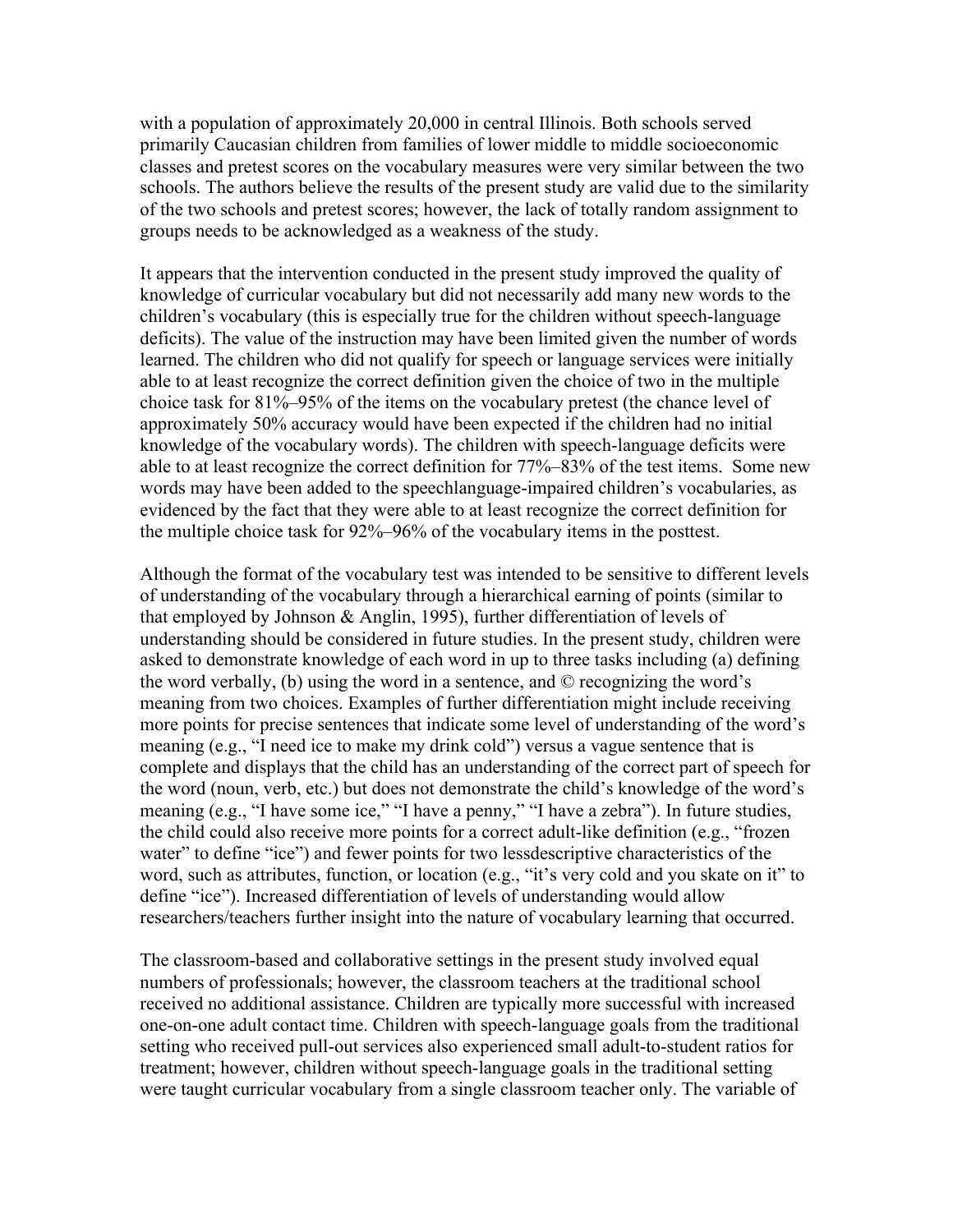adult to student ratio should be controlled in future research to determine if a classroom with the same number of aides to assist would experience similar mean gains as classrooms with collaborative professionals.

#### *Future Research*

Collaboration was found to be the most effective service delivery model for curricular vocabulary instruction with children in kindergarten through third grade. The results from the present study, however, must be replicated and expanded on in future research. The collaborative and classroom conditions in the present study both contained a small portion of pull-out treatment in addition to the intervention in the classroom for the children with speechlanguage deficits. Future researchers may wish to examine the effectiveness of collaborative or classroom-based interventions without the small pull-out component.

Children learn vocabulary primarily through experiences and verbal interactions during the preschool and early school years (Kamhi & Catts, 1991). However, by third-grade reading becomes the primary method of vocabulary acquisition (Nagy & Anderson, 1984). Future investigation of the SLP's role in facilitating vocabulary learning, reading comprehension, and curricular success is necessary after third grade.

No attempt was made to measure progress on individual educational goals by subjects who received speech or language services. Additionally, the vocabulary scores of the speech-language-impaired children were reported only for the group as a whole. Evaluation of the effectiveness of service delivery models for various types and severities of speech-language disorders is needed in future studies.

It is also vital to determine if collaboration can be as effective in teaching additional skills needed for classroom success by using other measures of functional outcomes and generalization of skills. The focus in the public school system is shifting in the direction of functional outcomes. It is imperative that SLPs document intervention that facilitates positive functional change in their students' lives. Additionally, the 1997 amendments to the Individuals with Disabilities Education Act contain revised provisions that focus on functional IEP goals to support the student's progress in the general curriculum (IDEA Amendments, 1997). Future research should evaluate the relationship between various service delivery models and functional classroom performance. Additional research of classroom-based intervention is necessary to determine the best model for serving children in the school setting.

### Author Note

The authors wish to thank the principals at the two schools that participated in the present study, Mr. David Carey and Mr. Terry Diss, as well as the 12 classroom teachers whose cooperation and flexibility were instrumental by agreeing to the design of the present study, allowing interruptions for pre- and posttesting, and obtaining parent permission slips. This research was part of authors Sturm and Paramboukas's master's theses. Author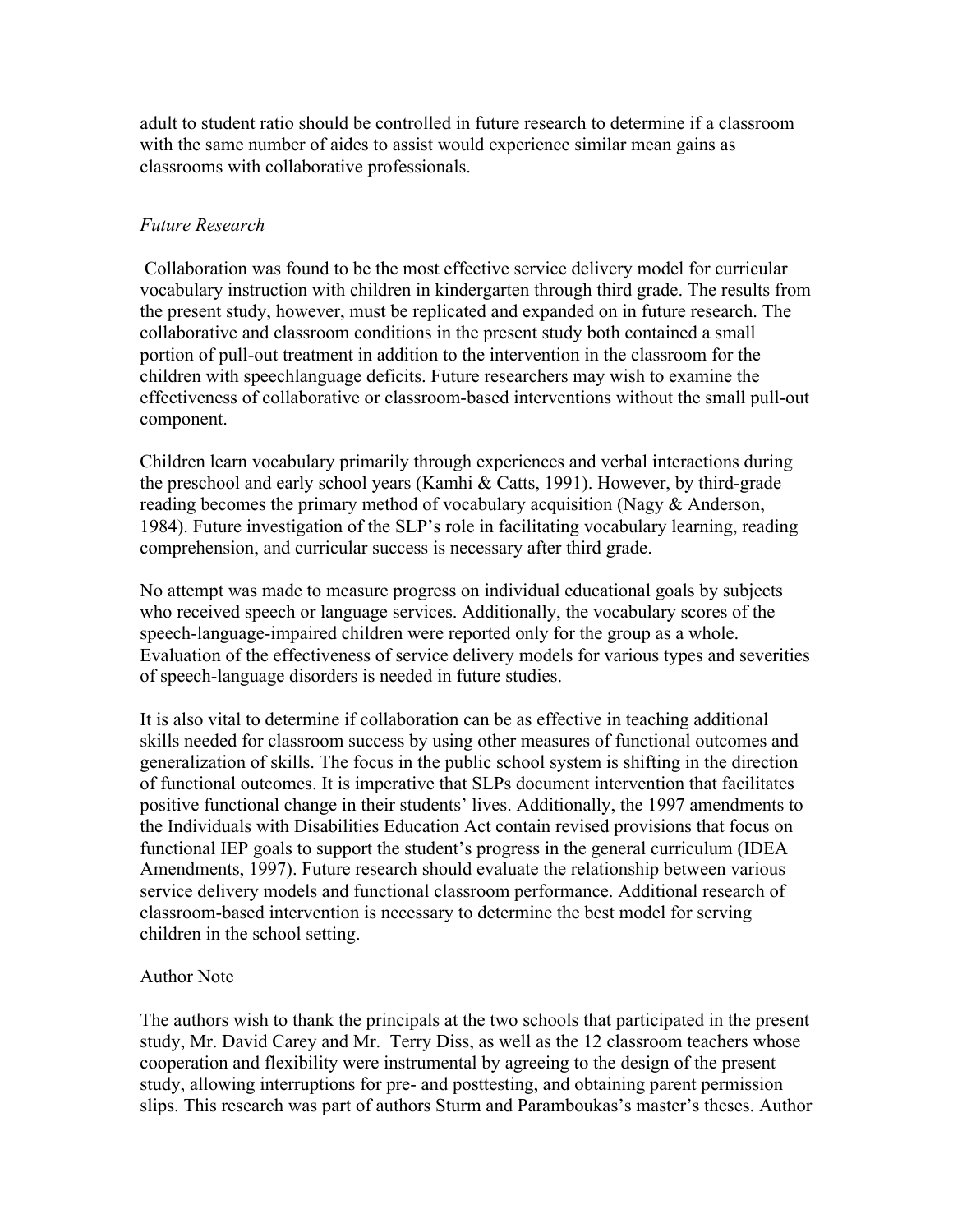Pam Paul was the school SLP who found the time to implement this elaborate project in the midst of all of her regular commitments. Her dedication to evaluating new methods to determine which best serve the students in her caseload is commendable. We also wish to extend our appreciation to the editorial consultants, Kevin Cole and Carla Johnson, who provided helpful suggestions regarding an earlier version of this manuscript. Portions of this paper were presented in poster sessions at the annual convention of the American Speech-Language-Hearing Association, November 1998, in San Antonio, TX.

#### References

American Speech-Language-Hearing Association. (1993). Guidelines for caseload size and speech-language service delivery in the schools. Asha, 35(Suppl. 10), 33–39.

Beck, A. R., & Dennis, M. (1997). Speech-language pathologists' and teachers' perceptions of classroom-based interventions. Language, Speech, and Hearing Services in Schools, 28, 146–152.

Block, F. K. (1995). Collaboration: Changing times. In D. F. Tibbits (Ed.), Language intervention beyond the primary grades (pp. 61–136). Austin, TX: Pro-Ed.

Boehm, A. E. (1986). Boehm Test of Basic Concepts–Revised, manual. New York: Psychological Corporation.

Cirrin, F. M., & Penner, S. G. (1995). Classroom-based and consultative service delivery models for language intervention. In M. E. Fey, J. Windsor, & S. F. Warren (Eds.), Language intervention: Preschool through the elementary years (Vol. 5, pp. 333–362). Baltimore: Paul H. Brookes.

Ebert, K. A., & Prelock, P. A. (1994). Teachers' perceptions of their students with communication disorders. Language, Speech, and Hearing Services in Schools, 25, 211– 214.

Elksnin, L., & Capilouto, G. (1994). Speech-language pathologists' perceptions of integrated service delivery in school settings. Language, Speech, and Hearing Services in Schools, 25, 258–267.

Ellis, L., Schlaudecker, C., & Regimbal, C. (1995). Effectiveness of a collaborative consultation approach to basic concept instruction with kindergarten children. Language, Speech, and Hearing Services in Schools, 26, 69–74.

Farber, J. G., & Klein, E. R. (1999). Classroom-based assessment of a collaborative intervention program with kindergarten and first-grade students. Language, Speech, and Hearing Services in Schools, 30, 83–91.

Illinois State Board of Education. (1993). Speech-language technical assistance manual. Springfield, IL: Author.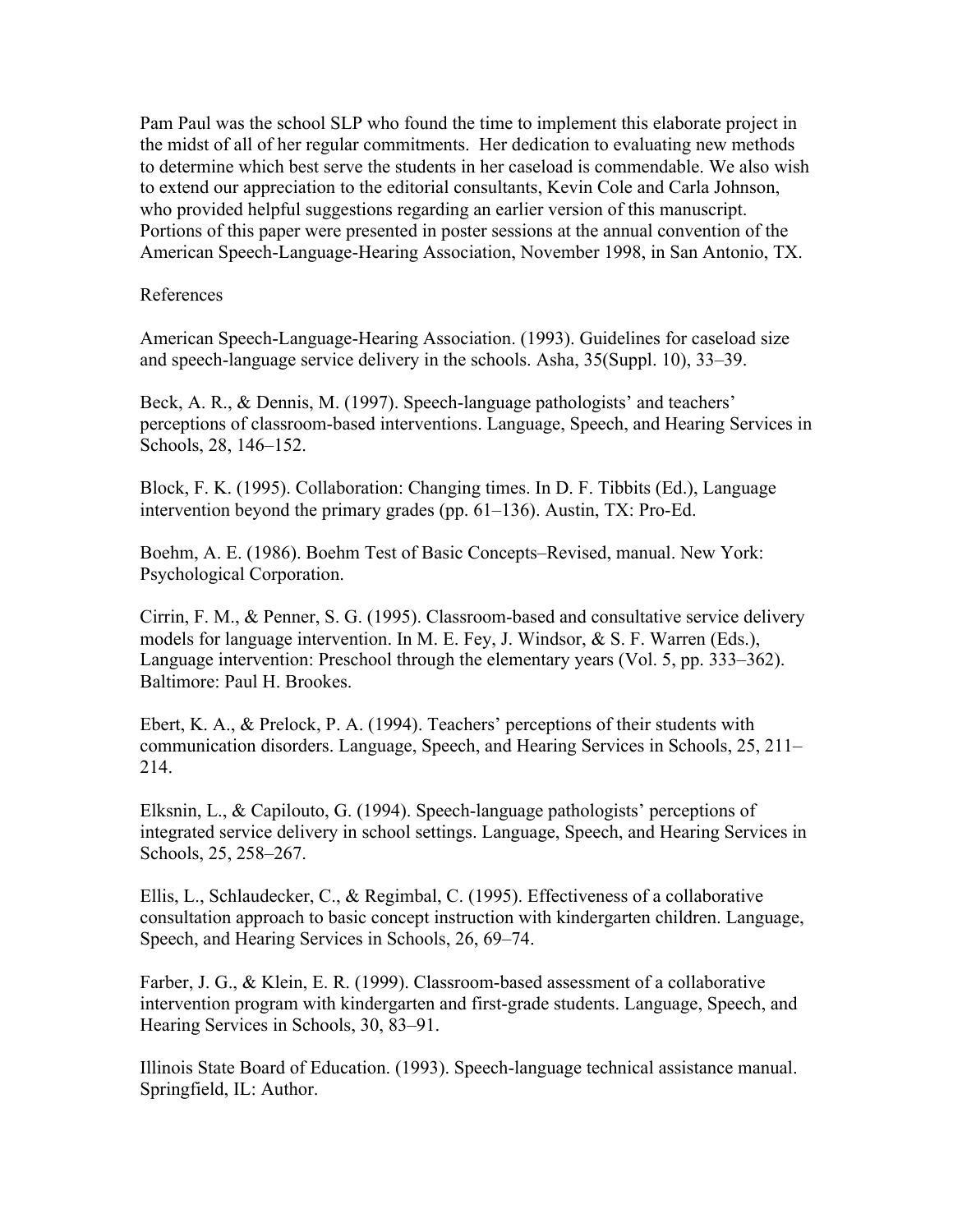Individuals With Disabilities Education Act Amendments of 1997, Pub. L. No. 105-17 (1997).

Johnson, C. J., & Anglin, J. M. (1995). Qualitative developments in the content and form of children's definitions. Journal of Speech and Hearing Research, 38, 612–629.

Kamhi, A. G., & Catts, H. W. (1991). Reading disabilities: A developmental language perspective. Boston: Allyn & Bacon.

Levin, J. R. (1985). Methodological and statistical "bugs" in research. In M. Pressley  $\&$ C. Brainerd (Eds.), Cognitive learning and memory in children. New York: Springer-Verlag.

Miller, L. (1989). Classroom-based language intervention. Language, Speech, and Hearing Services in Schools, 20, 153–169.

Nagy, W., & Anderson, R. (1984). How many words are there in printed school English? Reading Research Quarterly, 19, 304–330.

Nelson, N. W. (1989). Curriculum-based language assessment and intervention. Language, Speech, and Hearing Services in Schools, 20, 170–184.

Newcomer, P. L., & Hammill, D. D. (1982). Test of Language Development–Primary. Austin, TX: Pro-Ed.

Paramboukas, A. A., Calvert, L. K., & Throneburg, R. N. (1998, November). A survey of school speech-language pathologists' service delivery models. Paper presented at the American Speech-Language Hearing Association National Convention, San Antonio, TX.

Roberts, J. E., Prizant, B., & McWilliam, R. A. (1995). Out-ofclass versus in-class service delivery in language intervention: Effects on communication interactions with young children. American Journal of Speech-Language Pathology, 4(4), 87–93.

Simon, C. S. (1987). Out of the broom closet and into the classroom: The emergent SLP. Journal of Childhood Communication Disorders, 11, 41–66.

Valdez, F. M., & Montgomery, J. K. (1997). Outcomes from two treatment approaches for children with communication disorders in Head Start. Journal of Children's Communication Development, 18, 65–71.

Wiig, E. H., Secord, W., & Semel, E. (1991). Clinical Evaluation of Language Fundamentals–Preschool. New York: Psychological Corporation.

Wilcox, M. J., Kouri, T. A., & Caswell, S. B. (1991). Early language intervention: A